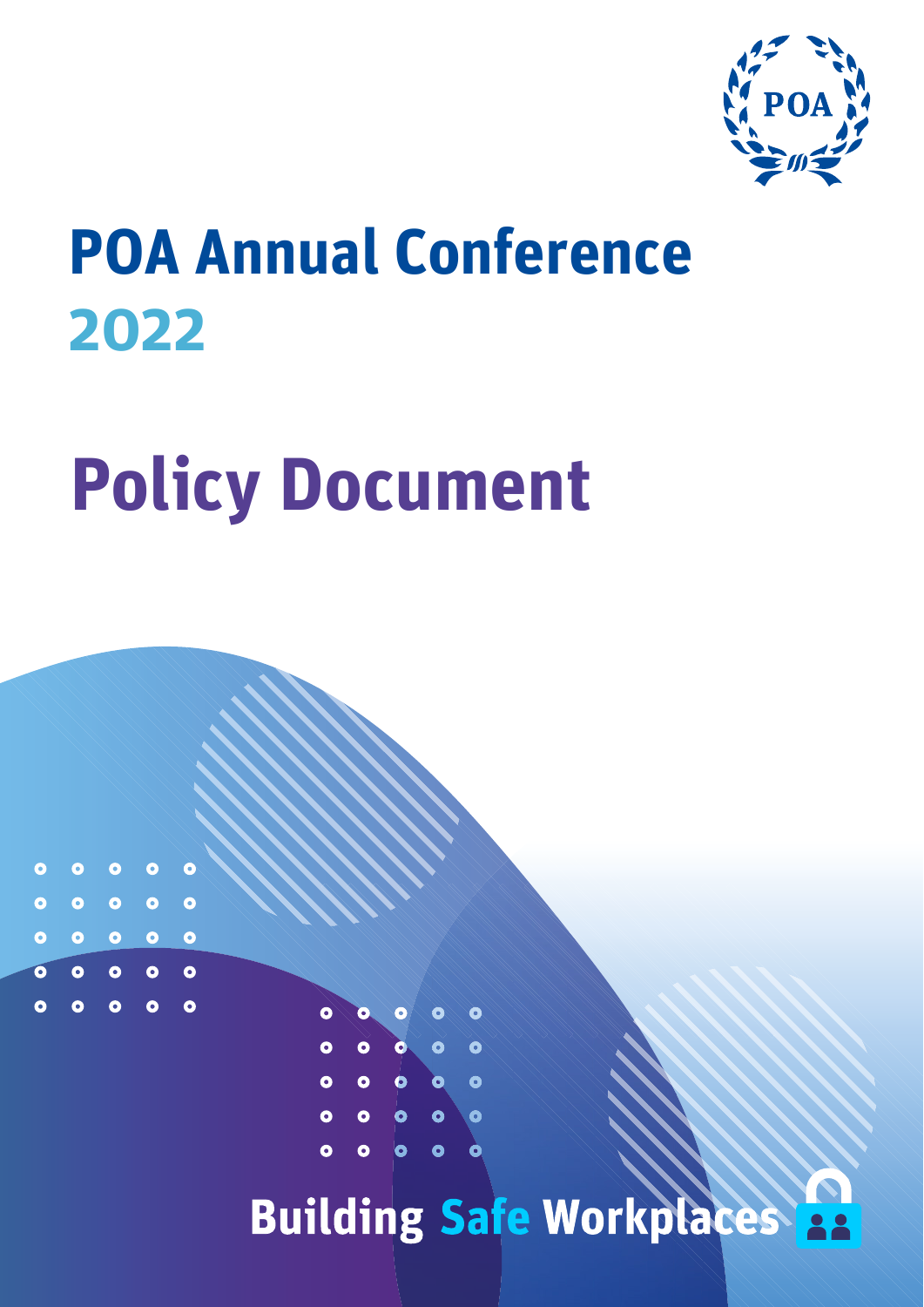# **POA Policy Document**



The Professional Trades Union for Prison, **Correctional & Secure Psychiatric Workers** 



Dear Colleagues,

As Chair to the Standing Orders Committee I looked at the policy document of our Union with the intention to make it more current, I also wanted it to be more user friendly for the membership and branches to use as a reference document. When addressing motion 52/2018 on behalf of the NEC I gave the assurance that work would be carried on the document.

I have used the Conference Motion below as both the vehicle and the TOR to do this piece of work;

those policies which are no longer achievable or viable due to changes in legislation or *81/13 That Conference instructs the NEC to carry out a complete review of all the policies contained within the Current POA Policy Document and remove by way of a report back agreed adopted national policies.*

# *BULLINGDON*

I would like to thank the Standing Orders Committee and support staff for their hard work that has gone into the review of this document.

We hope that you will find it useful in the future for reference and assist you to construct motions to future Conferences.

Our policies should evolve with time and new emerging issues, we should also refresh the document annually following Conference.

Yours Sincerely

**DAVE TODD** National Vice Chair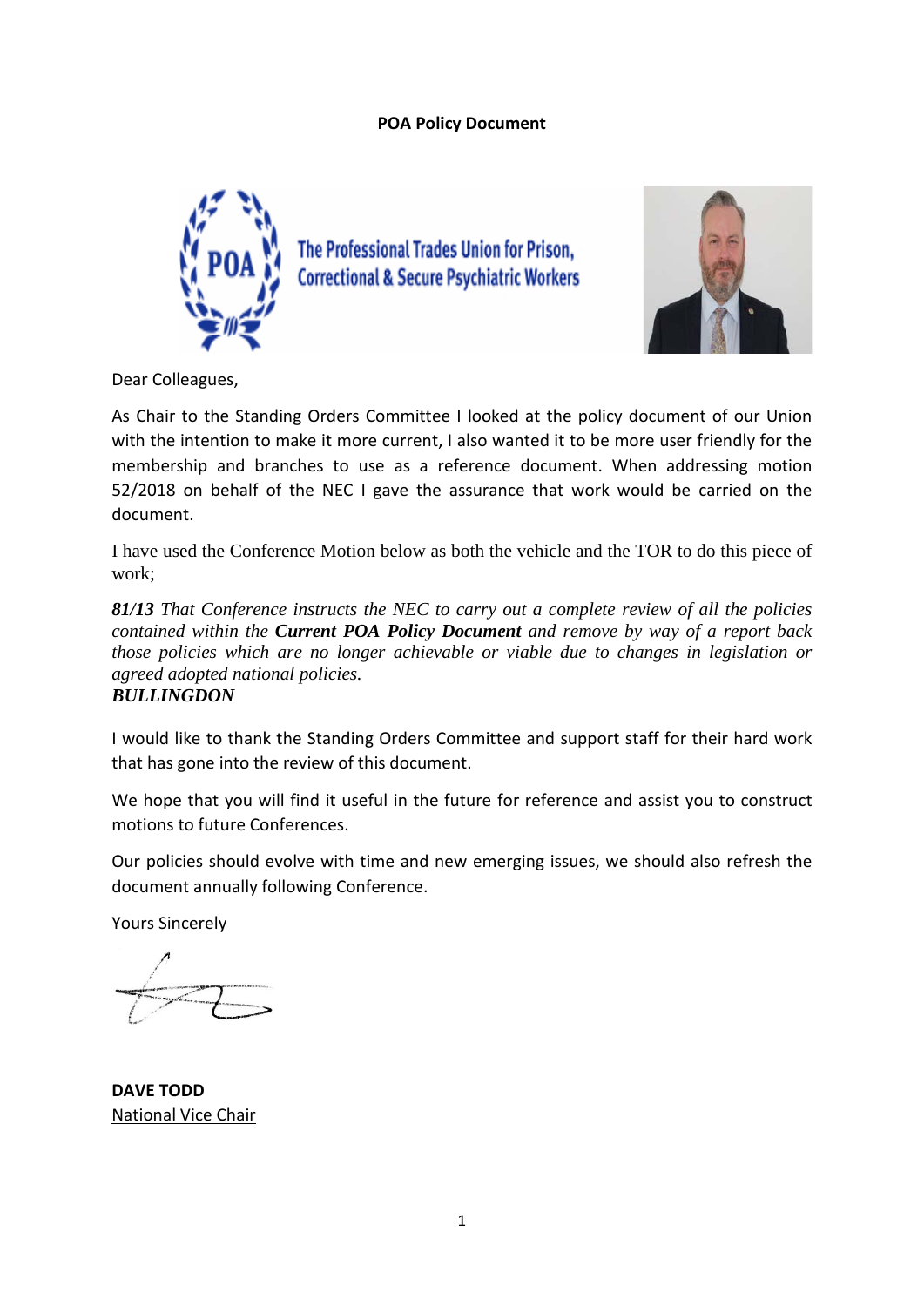**Policy updated 2019**



# **SECTION 1**

**27/19** That Conference holds a vote of confidence in the current NEC to establish if the membership has their confidence. **WYMOTT**

**31/19** If a Conference Motion is not achieved by its tenth anniversary it should be removed from the policy of the Union and placed into the archive document, the reason why it has not been achieved to be explained on a circular to the membership. **NEC**

# **RESTRUCTURING**

**34/19** That Conference Endorse the "Cuffe" report in its entirety. **NEC**

**36/19** That Conference accept Conference Paper 1 Retired Members. **NEC**

# **MEMBERSHIP**

**46/19** The POA NEC are to apply annually, starting in 2019, to HMRC in order to be included on the list of professional bodies approved for tax relief.

When the POA NEC receive the decision from HMRC it is to be distributed to all POA members via Circular.

If the 2019 application is unsuccessful then the NEC will apply annually until successful. **DARTMOOR**

# **POA PRIORITIES AND GOALS**

**22/18** In light of the uncertainties over Brexit that the POA locally and nationally campaign to ensure that workers do not pay the price in any agreements as outlined in Conference Paper 2.

**NEC**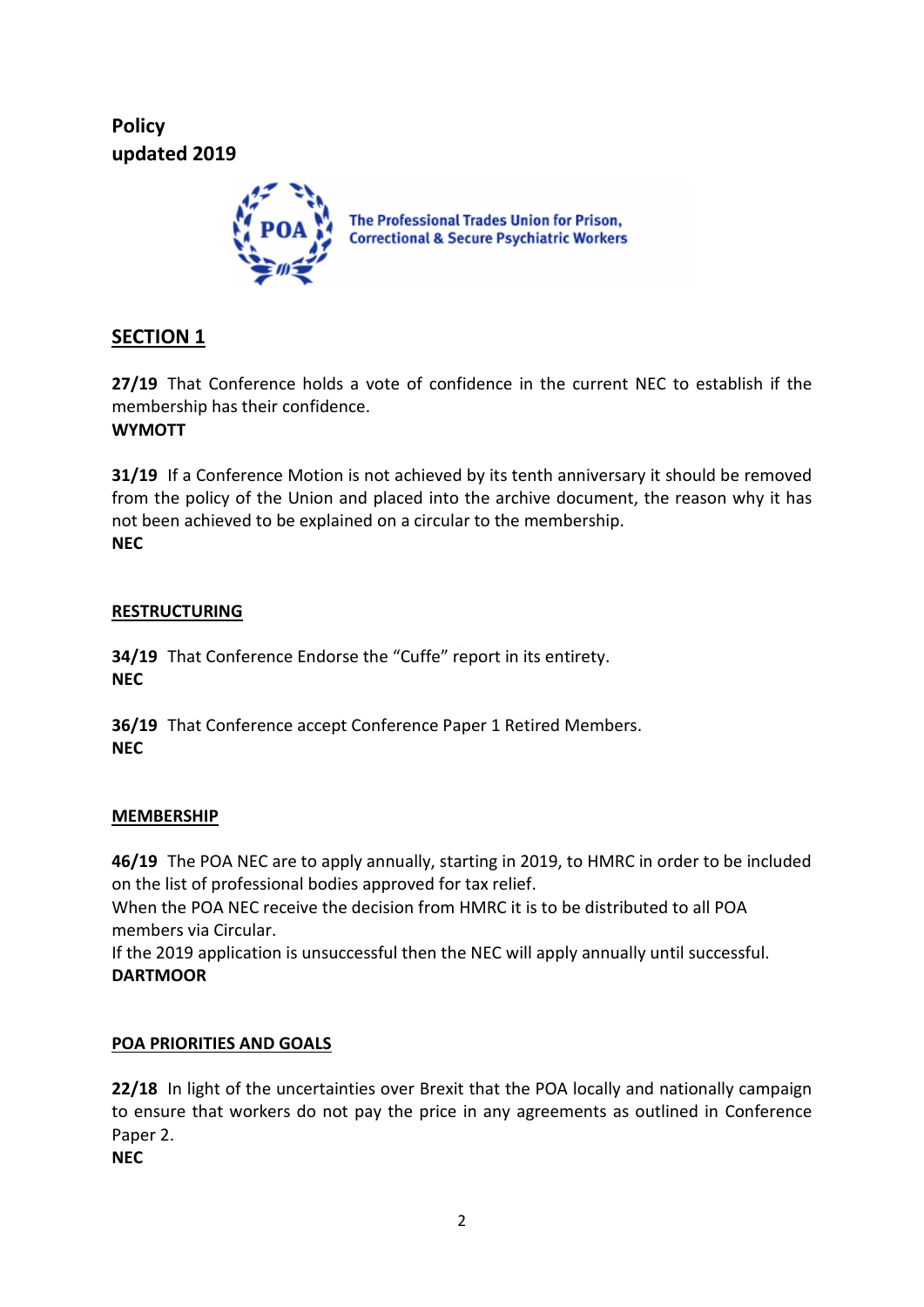**23/18** Conference accept that when the UK has left the European Union, the POA NEC are given a mandate to do whatever is necessary to reinstate the power for Governors to remove remission from prisoners as part of any adjudication award. **THE VERNE**

**125/17** That Conference mandates the NEC to include as part of Annual Conference an update on National issues where it feels it has achieved a benefit for members commencing at Conference 2018.

# **HOLME HOUSE**

# **RECOGNITION**

**83/17** We as a branch ask Conference to mandate the NEC to pursue negotiation rights for non-Operational staff who work within Prison's and NOMS buildings.

Union should be representing every individual that works within prisons or NOMS buildings. As Fair and Sustainable grouped staff into Band's and not operational abilities, we as a Helping to promote and protect our Union members. **SUDBURY**

**132/17** That this Conference re-affirms that the POA is the appropriate union for all workers within the Criminal Justice Sector, Secure Hospitals or any other secure custodial environment in England, Scotland, Northern Ireland, Wales & the Isle of Man and as such the Union actively pursues recognition, legislation changes and organisation within every applicable workplace.

# **NEC**

**13/16** Conference accepts it is important to gain recognition rights within all private sector companies. Conference instructs the executive to do all it to achieve this. **NORTHUMBERLAND**

# **ACCOUNTANTS**

**68/18** Conference approves the appointment of the General Federation of Trade Unions (GFTU) as accountants to the POA & the POA Welfare Fund Charity from the 1st June 2018 until 31st May 2023.

**NEC**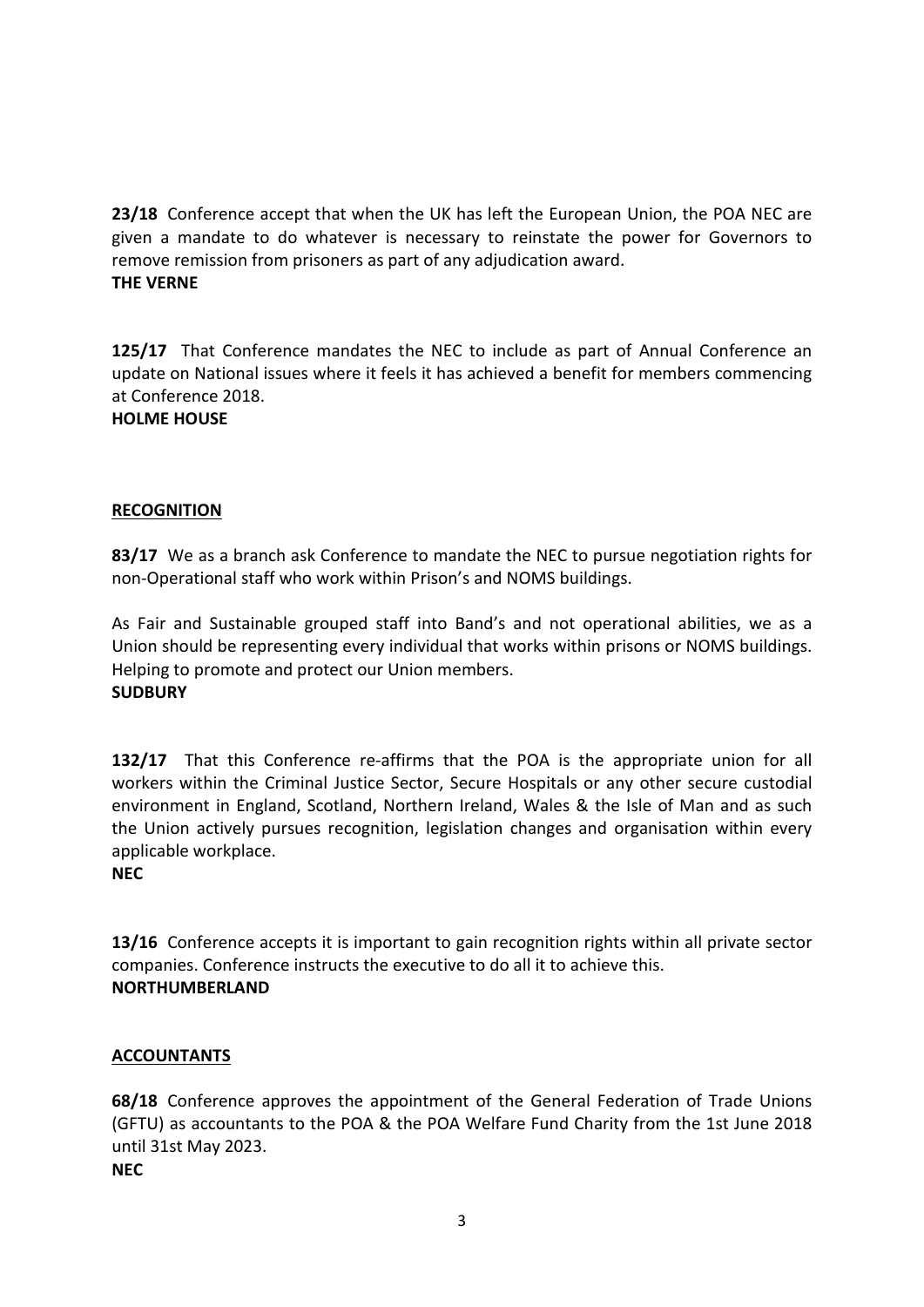**69/18** Conference approves the appointment of Sturgess Hutchinson as auditors & assurer to the POA & auditors to the POA Welfare Fund Charity from the 1st June 2018 until 31st May 2023.

**NEC**

# **LEGAL**

**43/13** The NEC negotiate that when any POA member is called to give evidence in a criminal case as a result of their employment, their identity is protected by the judiciary by withholding their personal details from the press. **RISLEY** 

# **CONFERENCE & DISTRICT MEETINGS**

**90/15** A copy of the Rules and Constitution be provided with all Conference paperwork prior to the start of Conference.

# **DURHAM**

**84/15** When the Standing Orders Committee deems that a Conference motion will fall because of wording they offer advice and guidance to that branch. **PARKHURST**

# **TRAINING AND EDUCATION**

**84/17** That Conference mandate the NEC to maintain and improve the professionalism of the membership, by challenging the employer in their drive to de-skill the operational prison staff through diluting the processes for promotion and advancement. **SWALESIDE**

# **POA COMMUNICATIONS**

**47/19** That Conference mandate all local POA committees to provide weekly reports to the General Secretary via a dedicated email address, identifying all serious incidents. This will provide the NEC with hard data to challenge the employer over the current inadequate reporting systems.

# **DURHAM**

**48/19** Conference note that only the National Chairman and General Secretary produce a weekly diary that is published on the website. In the interests of transparency Conference instruct all elected National officials to produce a weekly diary that is published on the members only access to the POA website.

# **WHITEMOOR**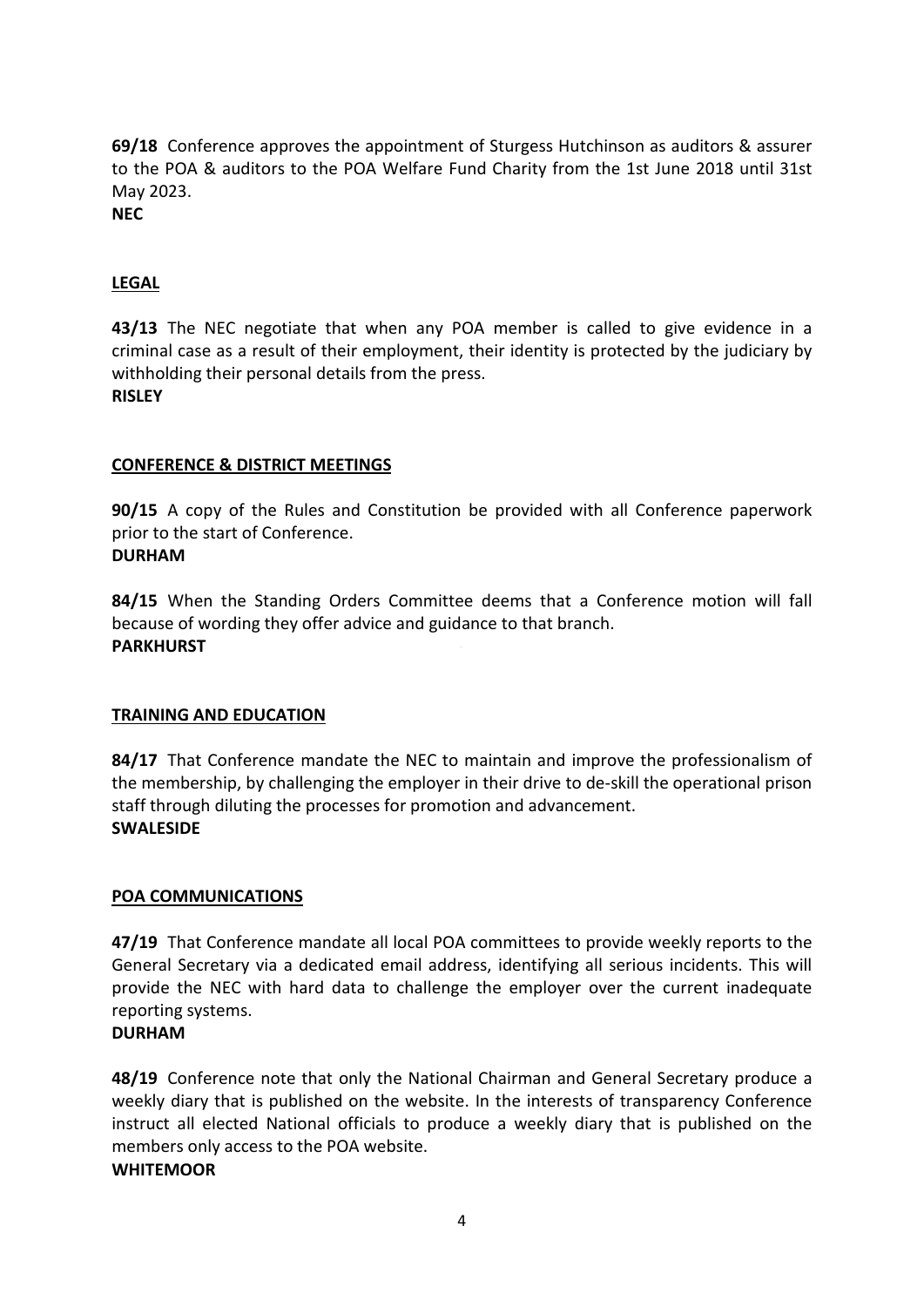**52/19** Conference instructs the NEC to improve and develop Circulars that are sent out to Branches. Often Circulars are difficult to understand, we request that in future all Circulars are written in plain English, contain as little jargon as possible and transparent in which areas of the POA they involve.

# **NORTHUMBERLAND**

**54/19** That Conference instructs that all routine branch correspondence, such as membership, finance and legal, be sent by email rather incurring postage costs. **HEWELL**

**57/18** That all awards given to the membership ie, Cronin Clasp, Steve Oxby and all others have a closing date in line with Annual Conference motions, that being 31st January each year prior to Annual Conference in May of that year. **FORD**

**122/17** That ALL POA officials cease to give free advice on social media platforms unless this is on the official POA site".

# **NEC**

**123/17** That Conference direct the NEC to refrain from making Official announcements, statements and releasing Branch Circulars on unofficial social media sites. Also that all announcements, statements, and Branch Circulars are promulgated via official channels. **FRANKLAND**

# **POA DIARY**

**50/19** Conference mandate the NEC to ensure the POA Diary is produced and distributed to branches and members by the end of September of the year prior to the diary beginning. **WHITEMOOR**

# **MISCELLANEOUS**

**53/19** Conference instructs the NEC to explore the use of technology, including electronic voting, in carrying out work place ballots, especially Branch elections to maximise turn out, interest and modernise the current outdated system. **NORTHUMBERLAND**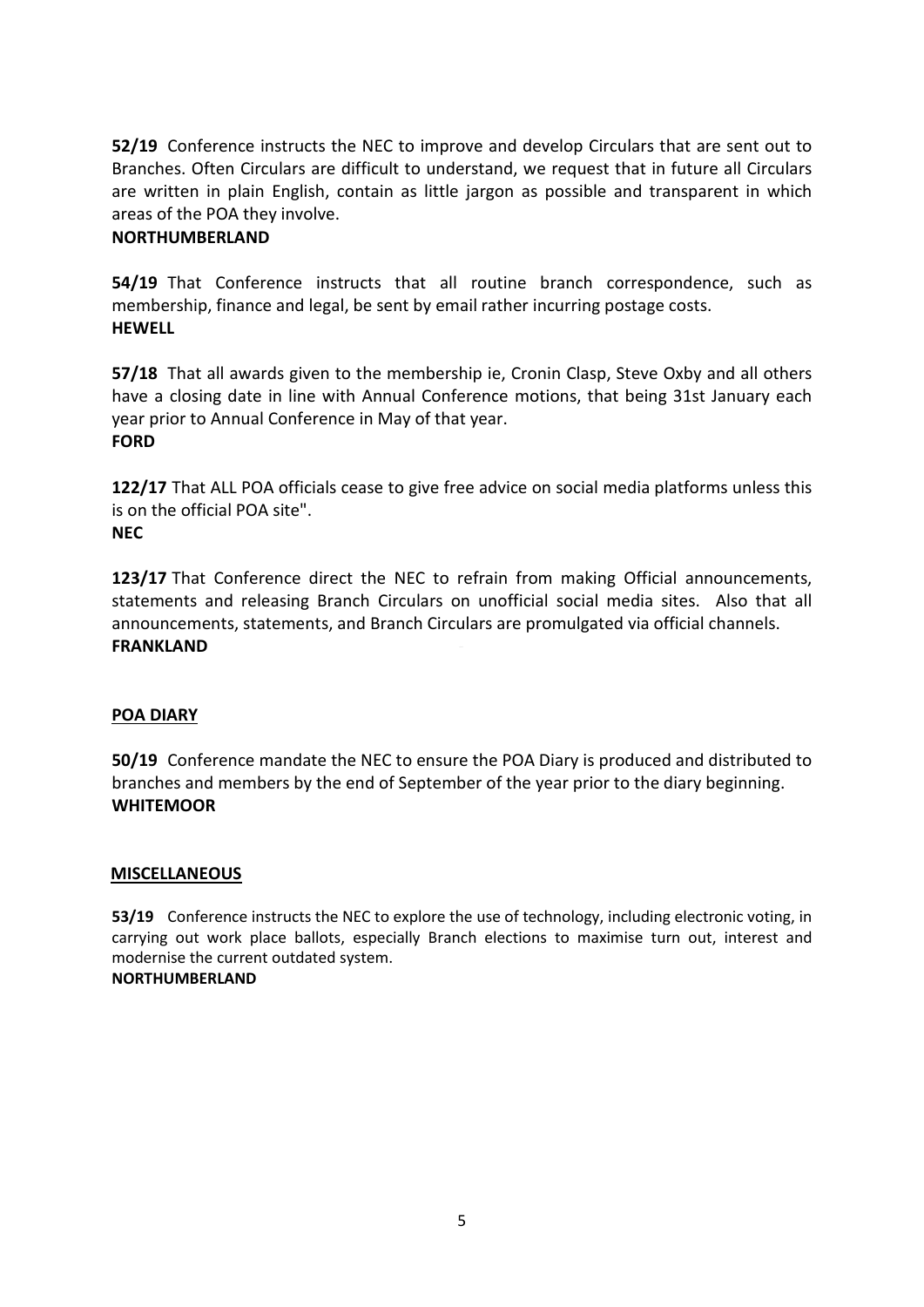# **PAY AND CONDITIONS**

**9/14** That Conference mandate the NEC to enter into discussions with NOMS and other employers to ensure all POA members terms and conditions are clearly set out, in writing and a report back provided to the membership as soon as practicable. **NORTHUMBERLAND** 

# **WORKFORCE MODERNISATION/JES**

**19/17** That the NEC challenge NOMS and its management, to include legal action where appropriate as to who is responsible for the implementation of JES, Benchmarking and Fair and Sustainable to insure they are held accountable for the unsafe reduction of staff which has resulted in countless assaults on staff, the recent riot at HMP Bedford and HMP Lewes, the murder and serious injuries to the offenders at HMP Pentonville and the recent escape of two offenders from HMP Pentonville. **FORD**

this work was removed from Band 3's under the implementation of BDG and the **51/17** That Conference instruct the NEC to demand that NOM's re-visit the J.E.S scoring in relation to Band 3's carrying out work that Band 4's were J.E.S scored to do, especially after subsequent reduction in staffing, an example being the OMU review and the 6 prisoner caseload per Officer, which has been outlined by the Government. **DARTMOOR**

**94/15** Conference accept that NOMS job evaluation scheme (JES) is not fit for purpose. Furthermore, conference refute that operational and non-operational grades are in the same pay band.

Therefore, Conference instructs the NEC to negotiate the introduction of an operational allowance for operational bands 2 to 5 over and above the current 17% unsocial hours to reflect the different working conditions and difficulties that operational grades face in the workplace on a daily basis. **NEC**

# **PRISON SERVICE PAY REVIEW BODY**

**55/19** Conference mandate the NEC to stop the Annual Workplace Ballot in regard to the PSPRB Annual Award. **WHITEMOOR**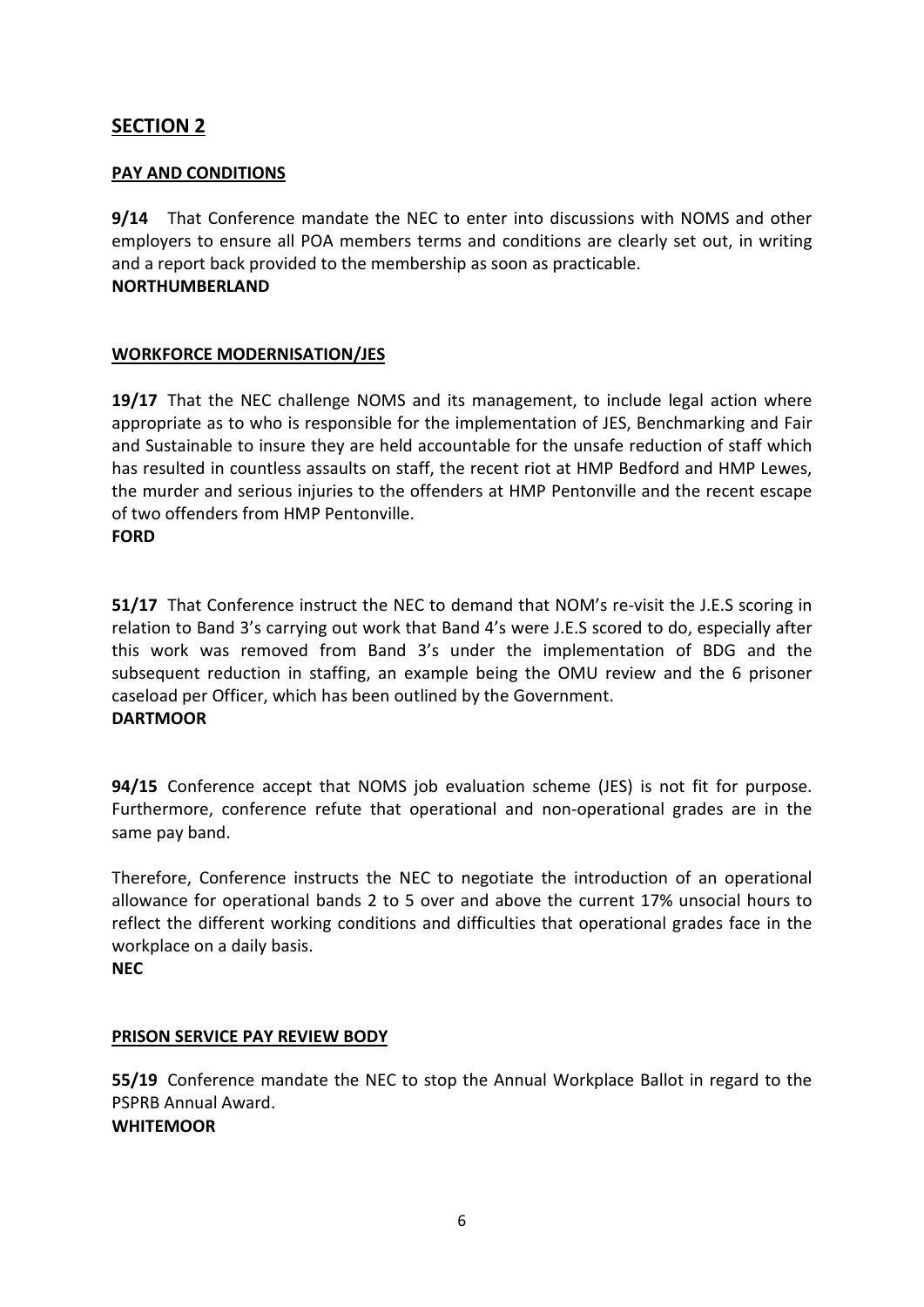**33/18** That Conference affirms the current Union Policy not submitting evidence to the Prison Service Pay Review Body until such time as this Union is satisfied that it is independent of Government Policy and members have confidence in it. **LOW NEWTON**

# **62B/18 Was Emergency Motion 3**

In light of the indicative ballot result and the recommendations of the Pay Review Body who have again failed to address the pay and allowances of the OSG / Band 2 operational staff, this Conference mandates the NEC to remove our OSG/Band 2 members from the remit group of the PSPRB and enter into formal collective bargaining with the employer and Government for the purposes of pay and allowances from 2019. **NEC**

**10d/15** Due to the recent recommendations of the Prison Service Pay Review Body, Conference instructs the NEC to cease giving submissions to the Prison Service Pay Review Body and seek a return to collective bargaining on pay. **HATFIELD**

Bulletin 8 and the Working Time Directive, except where there is a National Collective **10e/15** In light of the recent 0% Pay Award for the majority of staff, Conference urge all Branches to only work/operate shift patterns and profiles that are entirely compliant with Agreement or an individual opts out.

# **RISLEY**

# **PAY MISCELLANEOUS**

**52/17** A call for an immediate ban on all financial bonuses paid to Senior Management grades throughout NOMS.

# **ALBANY**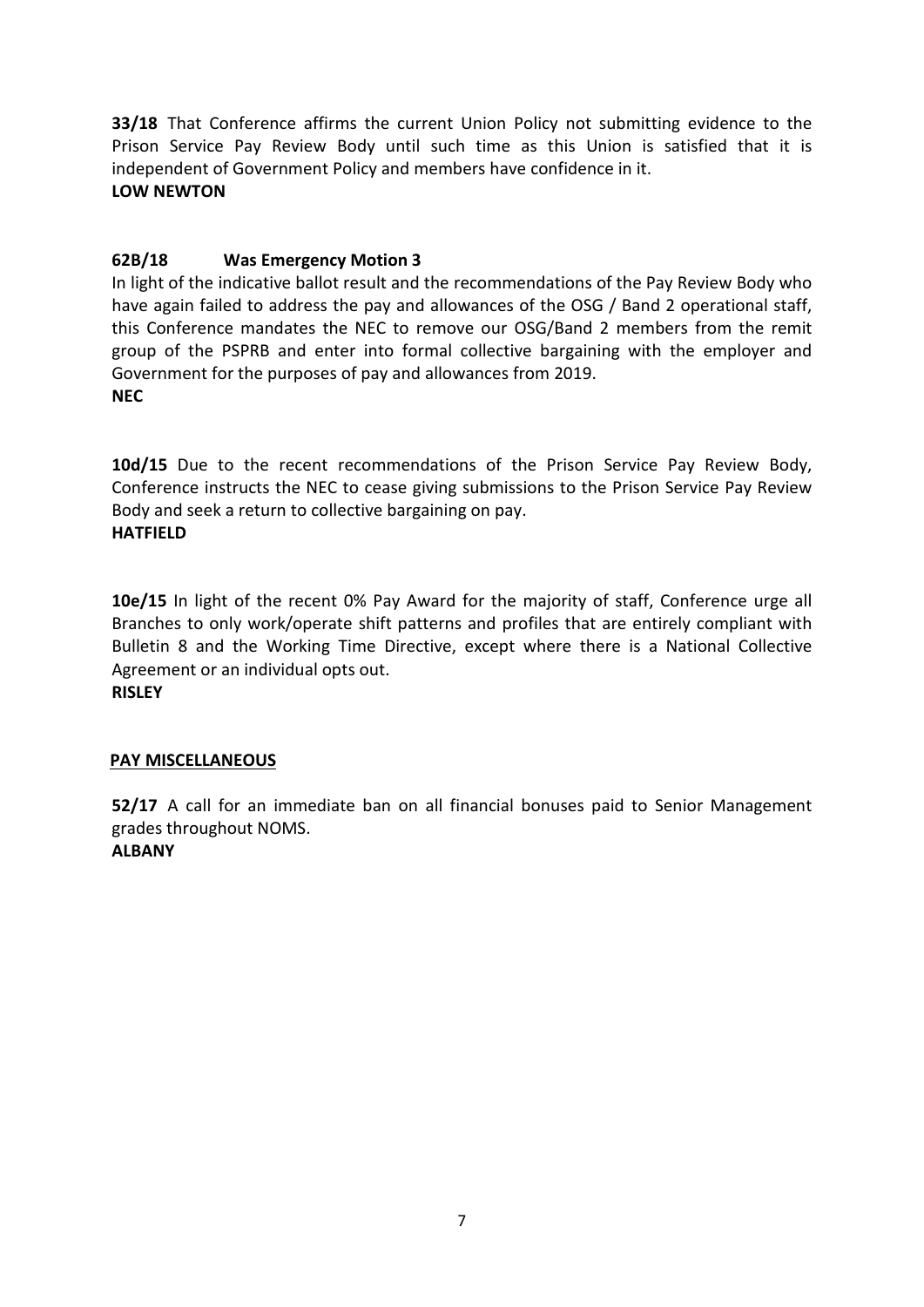# **ALLOWANCES**

**85/19** Conference mandate the NEC to pursue an uplift in the Care and Maintenance of Dog Annual Allowance. **WHITEMOOR**

**39/16** That conference mandate the NEC to engage with NOMS regarding fair remittance for the use of trained negotiators in recognition of the challenging role they perform in that they are paid the same rate as other staff called in during incidents whether it be payment plus or tornado.

**LINCOLN**

#### **TORNADO PAY**

**14/15** All staff who are subjected to Operation Tornado should be paid the Tornado rate of pay. **LIVERPOOL**

#### **SPECIALIST ALLOWANCES**

**37/18** Conference mandate the NEC to pursue an uplift in the payment of Care and Maintenance for both Search and Patrol Dog Handlers when they have 2 dogs. The current practice is a yearly payment with a percentage uplift of this payment for having a second dog, whereas, it should be a yearly payment for each dog. **WHITEMOOR**

**66b/17** The NEC negotiate that all staff who hold an additional qualification for example ACCT assessor, C&R Advanced, Hostage Negotiator, Care Team and First Aid are given a consolidated yearly retention bonus per Qualification.

Should this be refused the membership instruct the NEC to take whatever action they deem necessary to achieve this goal.

#### **LANCASTER FARMS**

**85/17** For the NEC to seek Specialist Pay for Tornado and Negotiator trained staff in recognition of the frequent courageous and dangerous work they carry out for the benefit of the Prison Service and their colleagues.

#### **THE VERNE**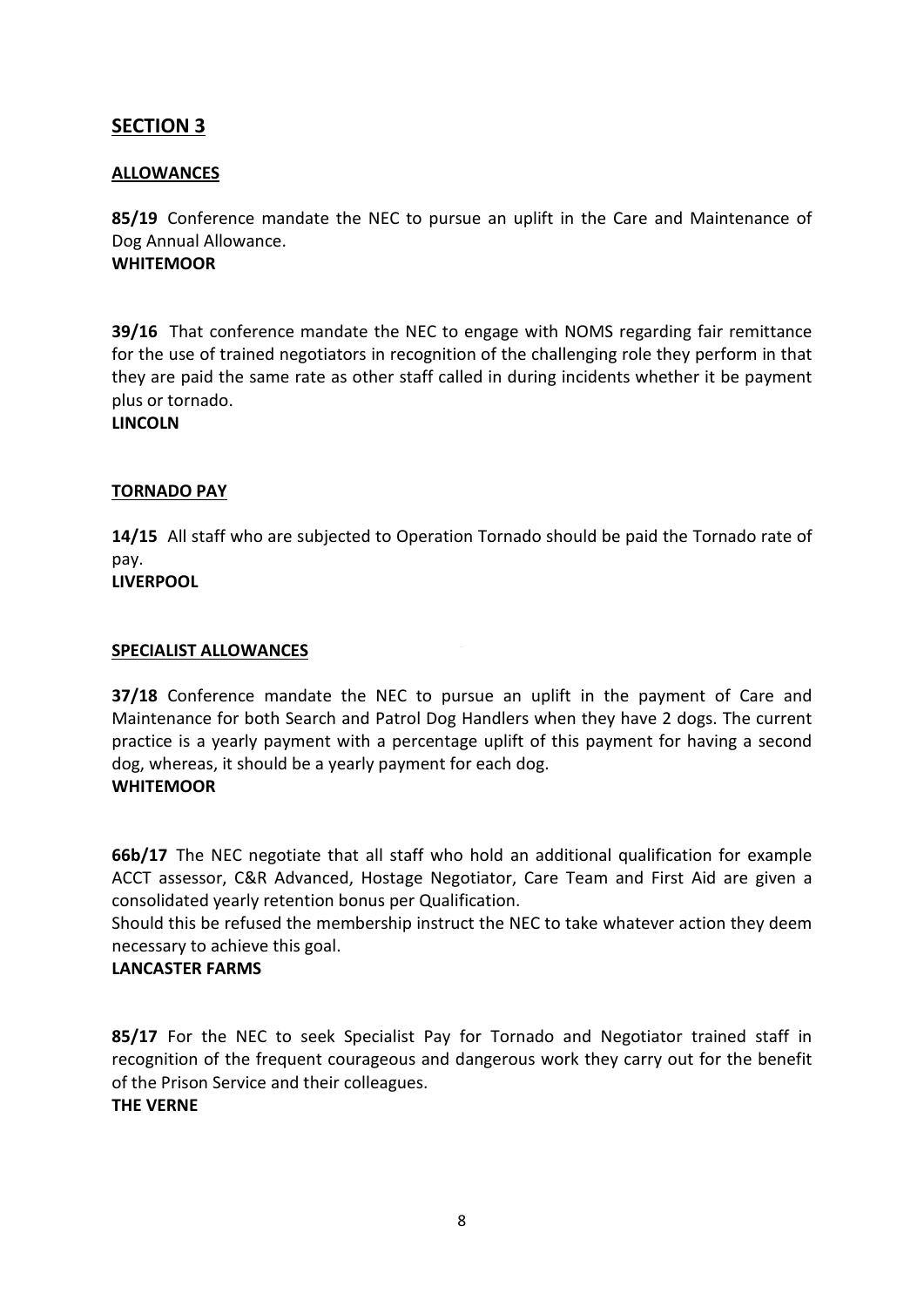# **DIRTY PROTEST ALLOWANCE**

**15/15** The allowance for dirty protests should be increased to £30.00 per shift. **LIVERPOOL BEDWATCH PAYMENTS**

**40/18** That Conference mandate the NEC to demand the Employer assume full responsibility for the payment of additional hours worked including, but not limited to Bedwatch, Payment Plus and Tornado Duty. **FULL SUTTON**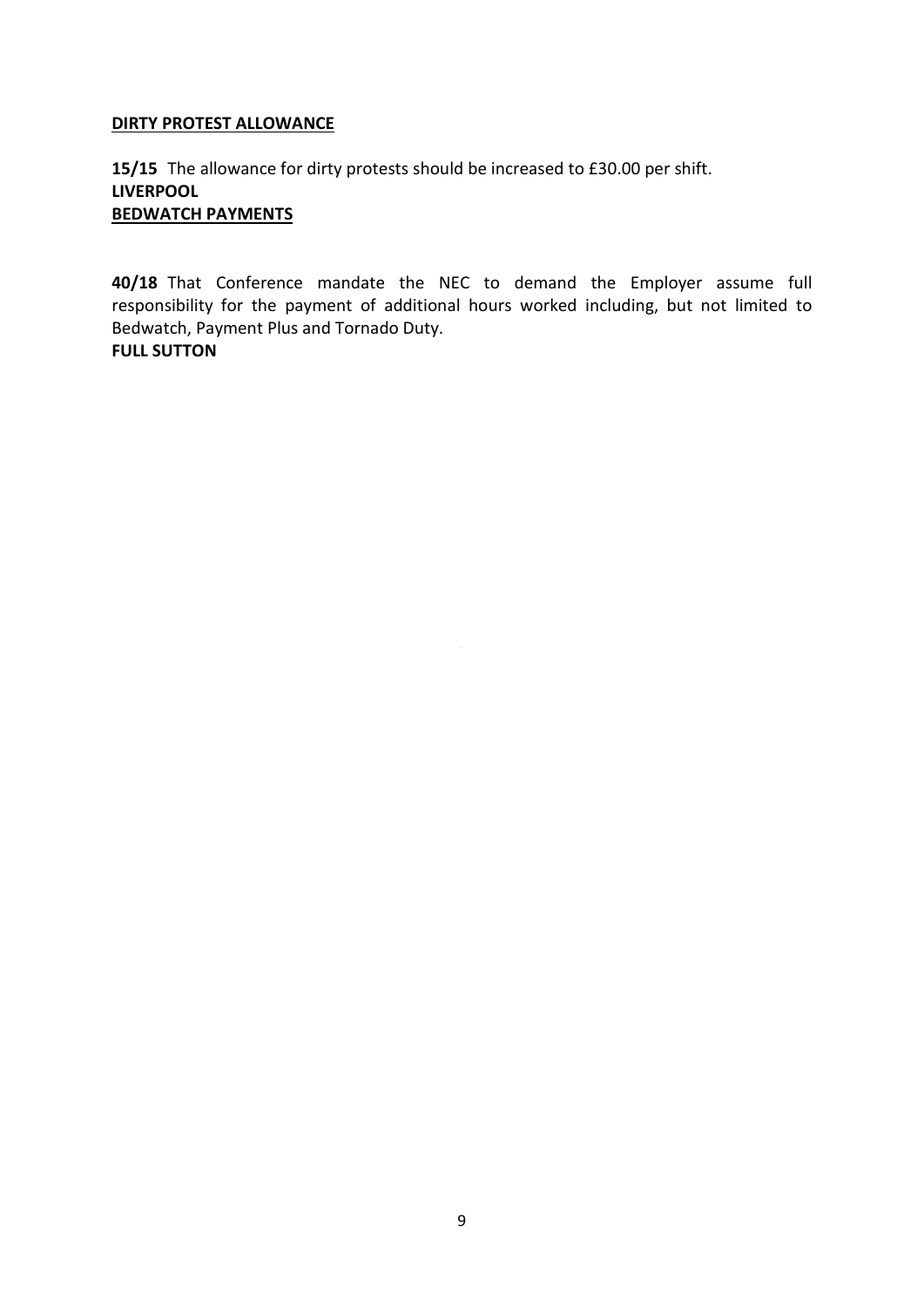# **ANNUAL LEAVE**

**39/18** That Conference instruct the NEC to negotiate with the appropriate authority an agreement which exempts operational staff from financial or other sanctions incurred by taking their children out of school for up to two weeks in order to facilitate a family holiday. **FULL SUTTON**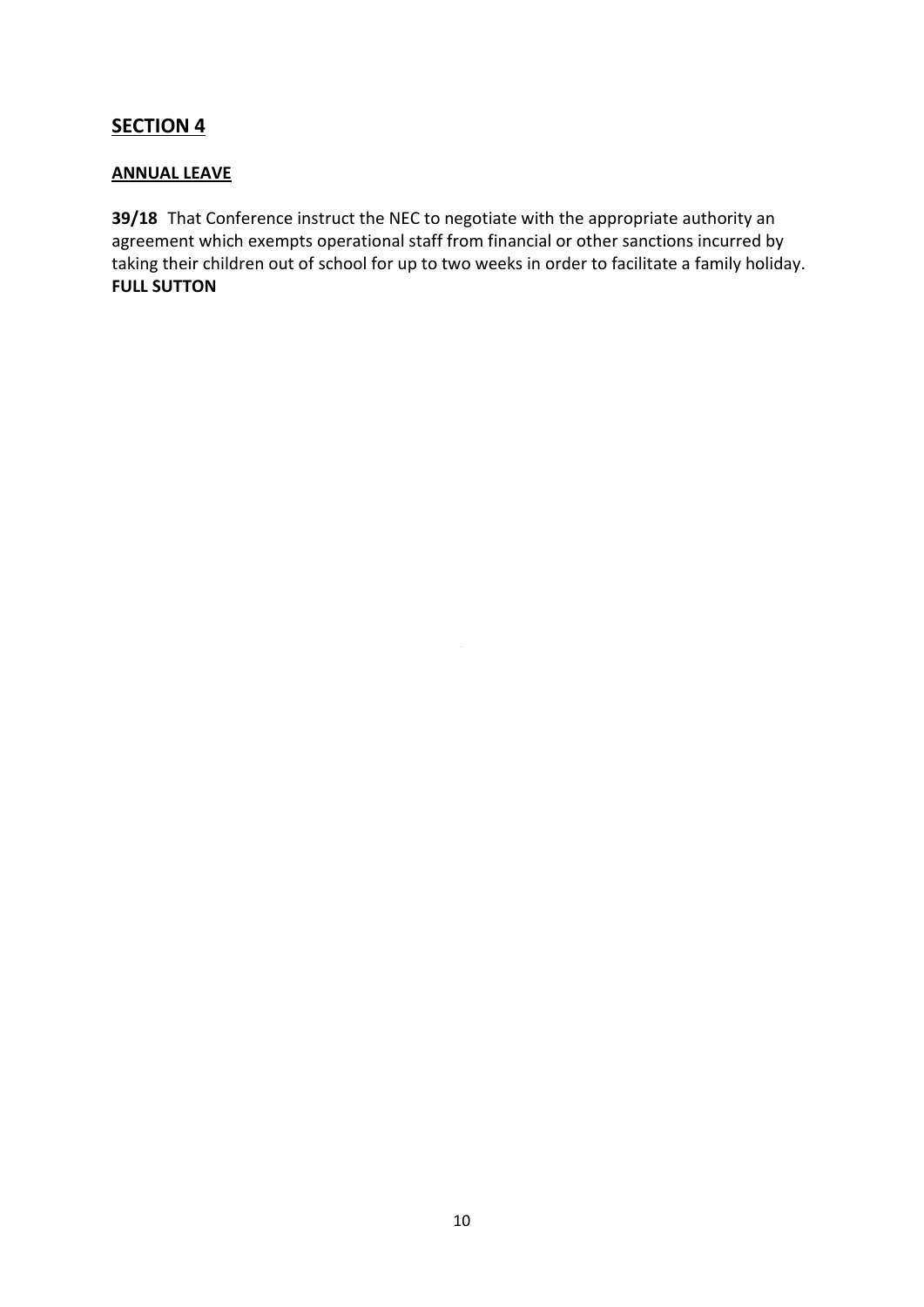#### **REDUNDANCY, PENSIONS AND RETIREMENT**

**72/19** That Conference condemns HMPPS on the way our members exit the Service under IHR and enter into discussions to rectify this. **FRANKLAND** 

**48/18** That Conference instruct the NEC to negotiate with HMPPS to make Payment Plus pensionable for all grades owing to the fact that the current Alpha pension scheme is a career average scheme.

**LEEDS**

**50/18** That Conference accept that when a Section 11 application is made HR should not be required to submit a report stating whether they support the request and instruct the Executive to negotiate a change in policy. **EDINBURGH**

years of age. The membership instruct the NEC to take whatever action they deem **89/17** The NEC continue negotiations with the Government over the current pension age and that they inform them the retirement date for all operational staff must be set to 60 necessary to achieve this goal.

# **LANCASTER FARMS**

**66/16** Conference instructs the NEC to challenge the "Enterprise Bill" in particular the "Restrictions of Exit Payments made to Public Servants" this is yet more evidence of the Westminster Governments attacks on public sector employees. **BARLINNIE**

**70/15** That the NEC oppose and negotiate regarding the abatement rule applying to members who draw their pre 2015 pension but are expected to work to an imposed NRA of 67-68 years old. Members of the pre 2015 pension scheme who choose to draw their accrued pre 2015 pension and continue to work will suffer a detriment. **HOLME HOUSE**

**68/15** Conference endorses the campaign to achieve a default pension age of 60 years. Moreover, conference recognises and debates the importance of receiving a fair and equitable pension scheme that is representative of the work POA members do. **NEC**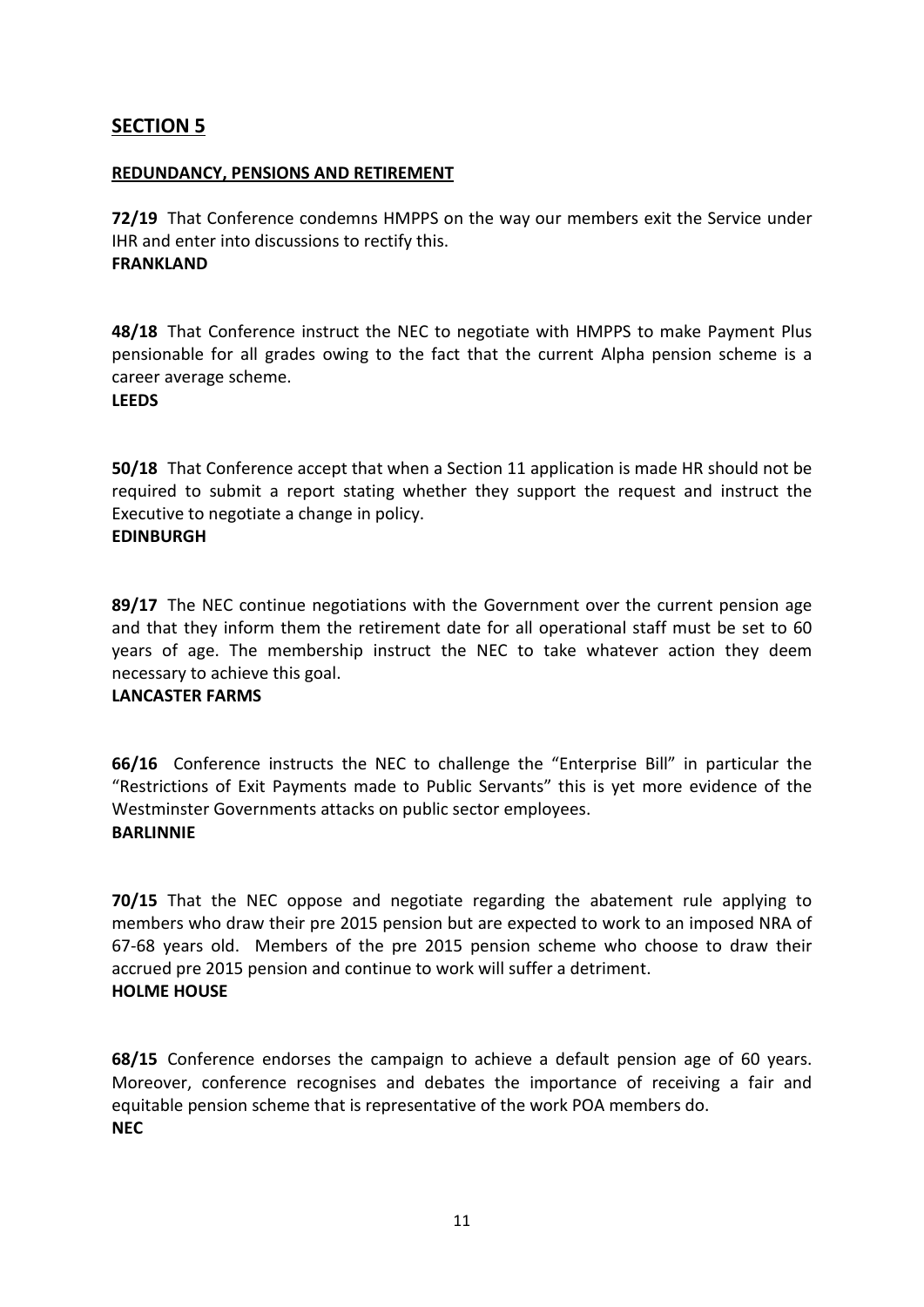# **STAFFING**

**5/18** Conference instruct the NEC to negotiate with HMPPS for a full and comprehensive review of the Policy/PSI's covering Bedwatches. **STYAL**

**16/16** That the NEC insist that NOMS acknowledge and publish to local Governors and Agencies that deal with prisoners that the personal officer scheme no longer exists and doesn't have any work profiled in Benchmarked regimes for wing based Band 3 officers. **GARTH**

**20/16** Conference mandates the NEC to negotiate with NOMS to reinstate static Supervising Officers in all residential areas.

# **LANCASTER FARMS**

**28/16** The NEC negotiate with NOMS to secure a Minimum Staffing Level of 3 Officers for external escorts of prisoners believed to be under the influence of identified or unidentified substances.

#### **HOLME HOUSE**

**51/16** That the Target Staffing figure for all public sector establishments in England and Wales be increased to provide adequate cover for at least one bed watch or constant watch 24 hours a day within the profiles, and that the same position be sought for those working in Scotland, Northern Ireland and the private sector if applicable. **BULLINGDON**

**52/16** Conference instructs the NEC to ensure that all work required to be completed in establishments is properly resourced and profiled and this to include the important roles of family liaison officers and care team members of staff. **ALBANY**

**21/15** The NEC should negotiate with NOMS to formalise and protect the presence of existing operation staff or reintroduce operational staff into central detail offices with the number of operational staff in detail offices linked to the SIP figure and the complexity of the establishment**.**

# **HOLME HOUSE**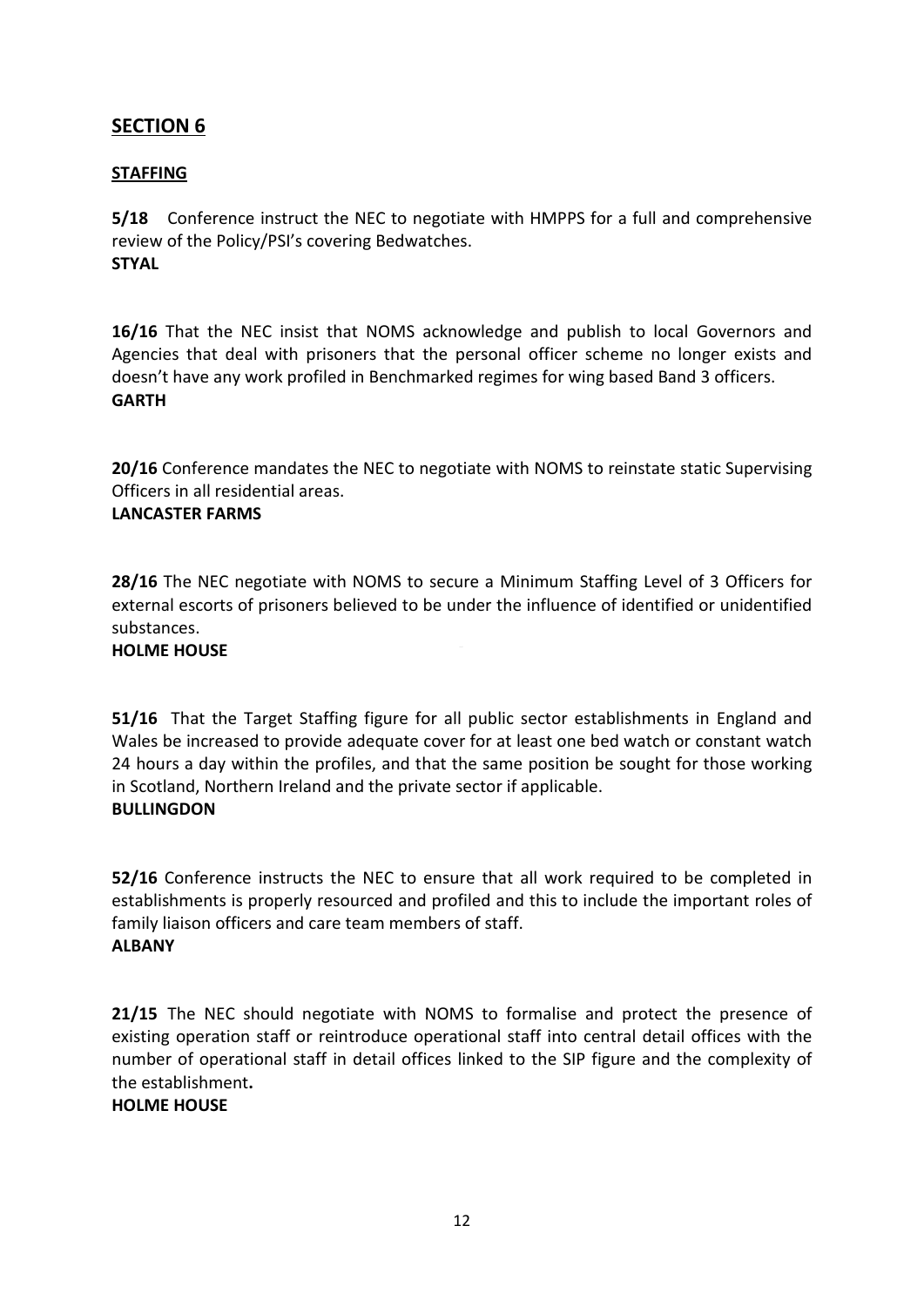# **MANAGED MOVES**

**49/16** That conference instruct the NEC to engage with NOMS and seek an amendment to current policy to ensure that all staff who are subject to managed moves receive at least five years' assistance with travel costs.

# **SEND**

# **CORE DAY**

**17/16** That the NEC open negotiations with NOMS to make changes to the benchmark core day, to

1 remove the layered regime 1830-1930

2 change the weekend benchmark finish time to 1700 from 1800

And that those hours saved are re-invested into the new core day to provide an up lift in staffing numbers to support the regime without any cost to the employer.

# **BULLINGDON**

**18/16** Conference mandate the NEC to negotiate an amendment to the core day shift times in all establishments of 07.30 to 17.30 on weekdays and 08.30 to 17.00 weekends and bank holidays.

#### **LANCASTER FARMS**

# **FIRE OFFICER ROLE/FIRE SAFETY**

**17/17** That Conference mandates the NEC to pursue with NOMS an increase in night staffing levels across the estate in light of the unacceptable number of deaths in custody. **NOTTINGHAM**

# **PRISON SERVICE RECRUITMENT**

**75/19** For the NEC to formally challenge the vetting process currently in place by HMPPS, ensuring that all staff working in Prison Establishments are correctly vetting before taking up employment.

**FELTHAM** 

#### **PROMOTION**

**82/19** Conference instructs the NEC to engage with HMPPS to seek changes to the current promotion policy and procedures, so that experience, knowledge and service is considered when selecting candidates. This would help to eradicate the bias, discrimination and nefarious intent which is inherent in the Service and more so with some managers. **LIVERPOOL**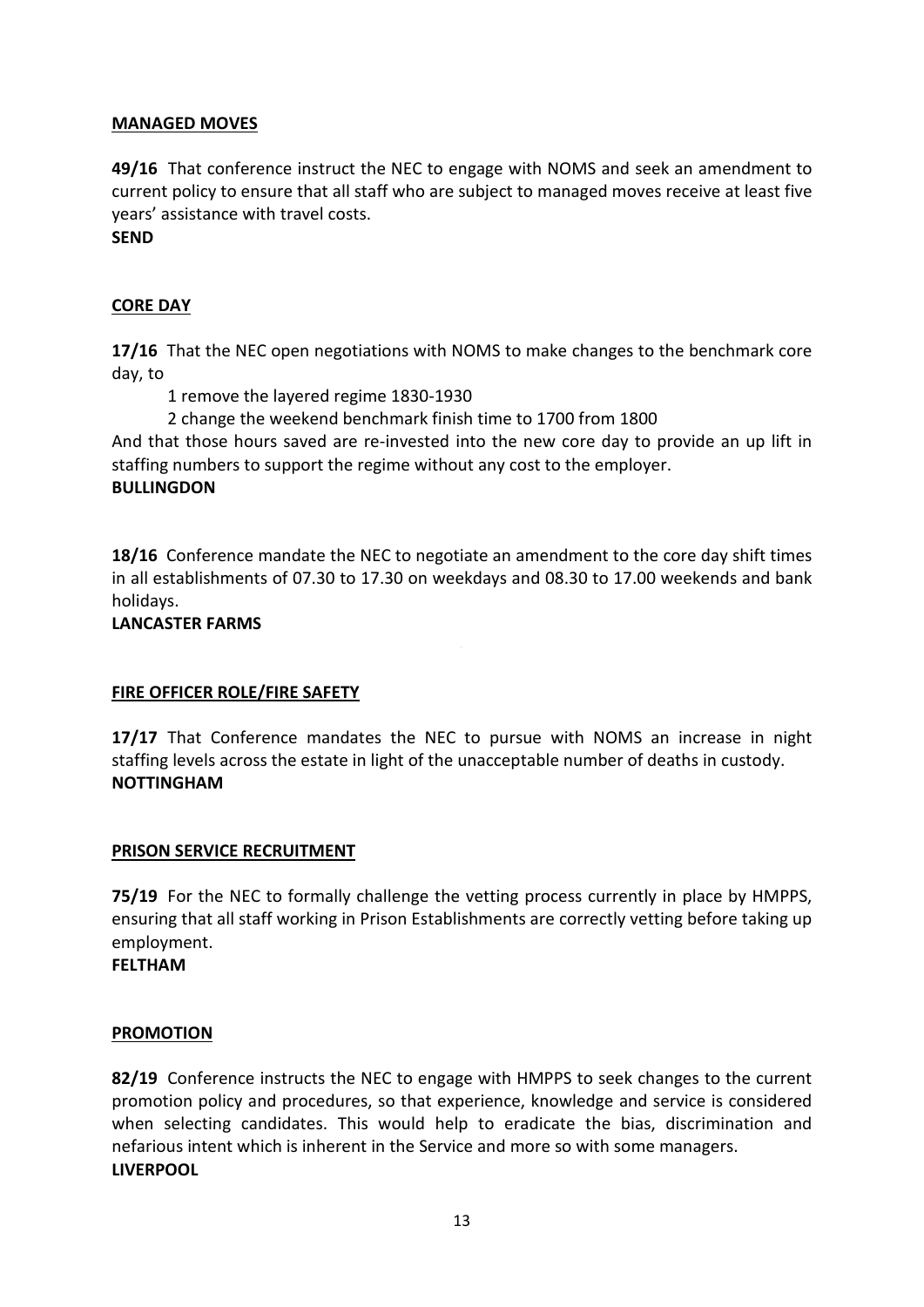**46/18** That Conference recognise the operational JSAC process used by HMPPS as a route for promotion as not being fit for purpose.

Further, that conference mandate the NEC to engage with HMPPS in reviewing and implementing a better, fairer, ability based promotion scheme that is not only designed to improve the ability and competencies of all grades, but that is also fit for purpose and maintains the health and safety of the membership.

# **SWALESIDE**

**75/17** Conference mandates the NEC to seek clarity and direction from the employer for members currently temporary advanced. Whether these be temporary promoted from CM to Governor Grade or from Band 4 to CM. This is to identify avenues of career progression in regard to further training and accreditation for those wishing to become substantive at the higher grade.

# **HOLLESLEY BAY**

**58/12** In line with efficiency savings the JSAC process is discontinued and replaced with a Promotion Board for uniformed staff. **LIVERPOOL**

# **NON-EFFECTIVES**

**24/18** That Conference recognise that the current operational Non-Effective of 20% is insufficient to meet the needs of the membership or the operational needs of the service. Further, that Conference mandate the NEC to engage with HMPPS and other employers to implement a Rate closer to 25%.

An update and report back to be provided for the membership no later than Conference 2019.

# **SWALESIDE**

# **OSG**

**73/19** For the NEC to negotiate an extra payment for OSGs carrying out skilled task which require them to pass an examination for example control room trained OSGs. For all OSGs carrying out extra duties to also receive this payment including care team, youth justice foundation degree etc.

# **FELTHAM**

**34/14** That Conference mandate the NEC to demand that NOMS fill OSG vacancies with permanent staff and not agency/casual workers. **HULL**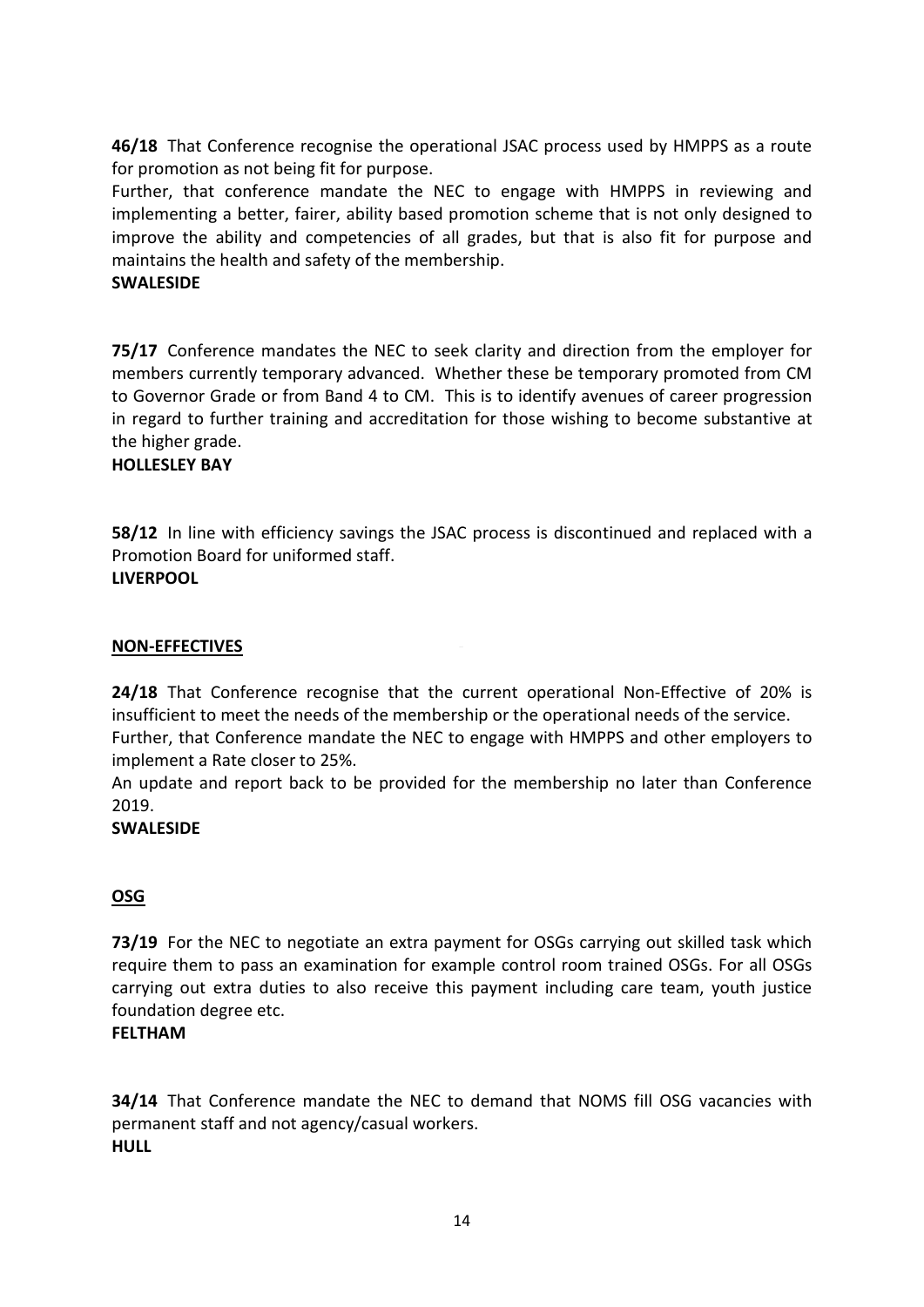# **DETACHED DUTY**

**42/15** That Conference utilises whatever means are available to stop the disgraceful misuse of staff resources, in terms of detached duty. **WYMOTT**

# **DOG HANDLERS**

**51/15** The NEC should negotiate with NOMS to employ permanently stationed patrol dogs in every category B and C prison. **LIVERPOOL**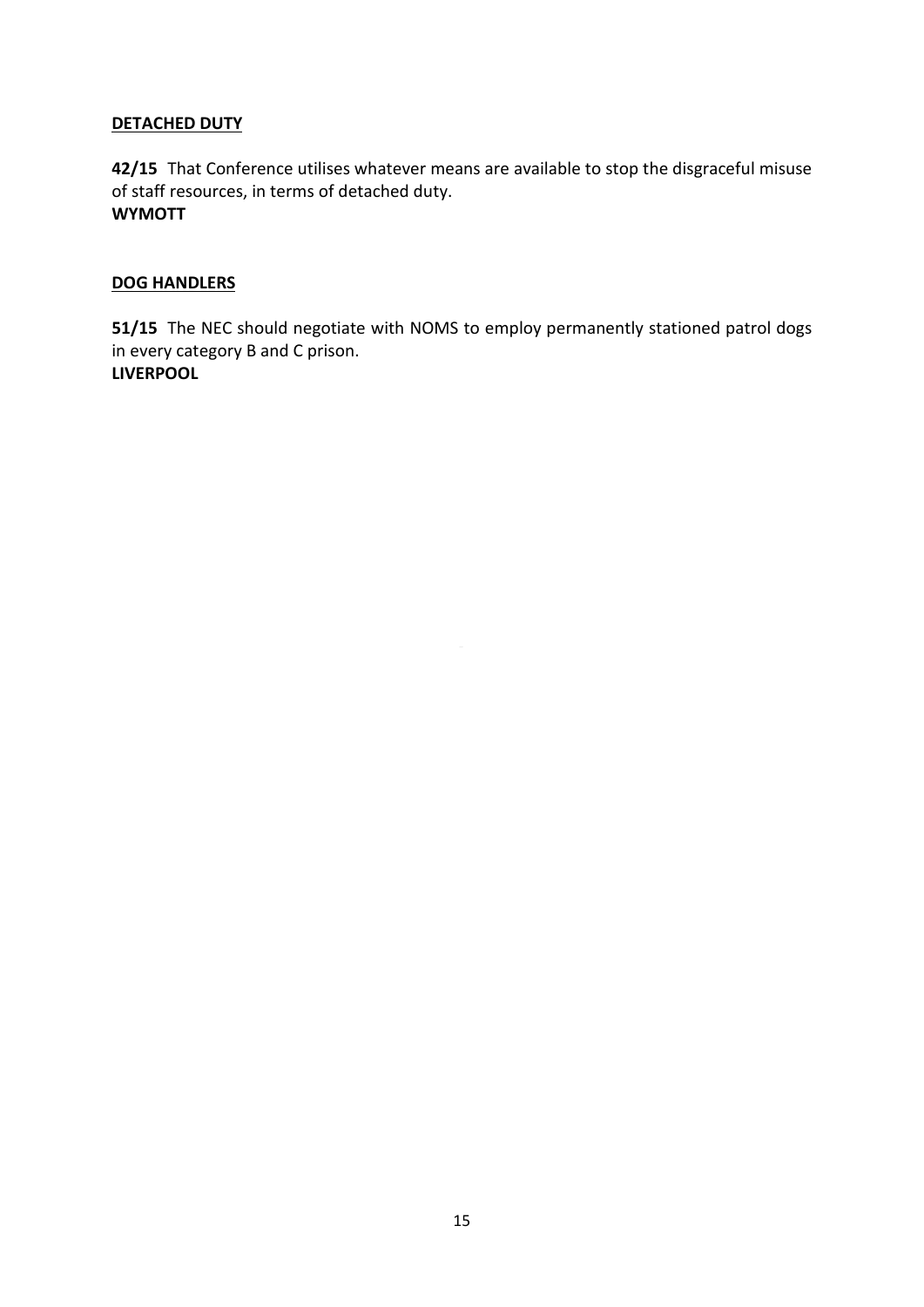# **PAYMENT PLUS**

**79/17** That Conference mandates the NEC to negotiate with NOMS, a pensionable pay, Payment Plus rate. **LIVERPOOL**

**44/15** That Conference mandates the NEC to seek agreement from NOMS that when unified grade takes unpaid leave for any reason that this period of time is covered by payment plus.

# **MORTON HALL**

# **WORK LIFE BALANCE/FLEXIBLE WORKING**

**29/15** The NEC pursue the employer in an attempt to remove a bullet point from the work life balance and flexible working guidance, this bullet point is under the paragraph titled "Can a request for work life balance be refused". The bullet point reads

• Inability to recruit additional staff

#### **SWALESIDE**

# **WORKING HOURS**

**53a/17** In light of the recently imposed pay rise on F & S staff within the 31 sites, that Conference instruct the NEC to negotiate and impose with her Majesty's Prison and Probation Service that all closed grades irrespective of rank, have their working hours reduced from 39 hr to 37hr per week at no detriment whatsoever to any pay or conditions, as a reward for their loyalty and continued Service in extremely difficult circumstances. **BELMARSH**

**69/17** That Conference instructs the NEC to negotiate with NOMS that all staff of Uniformed Grades have a reduced working week of 37 hours, at no detriment to pay, pensions and conditions.

# **HEWELL CLOSED**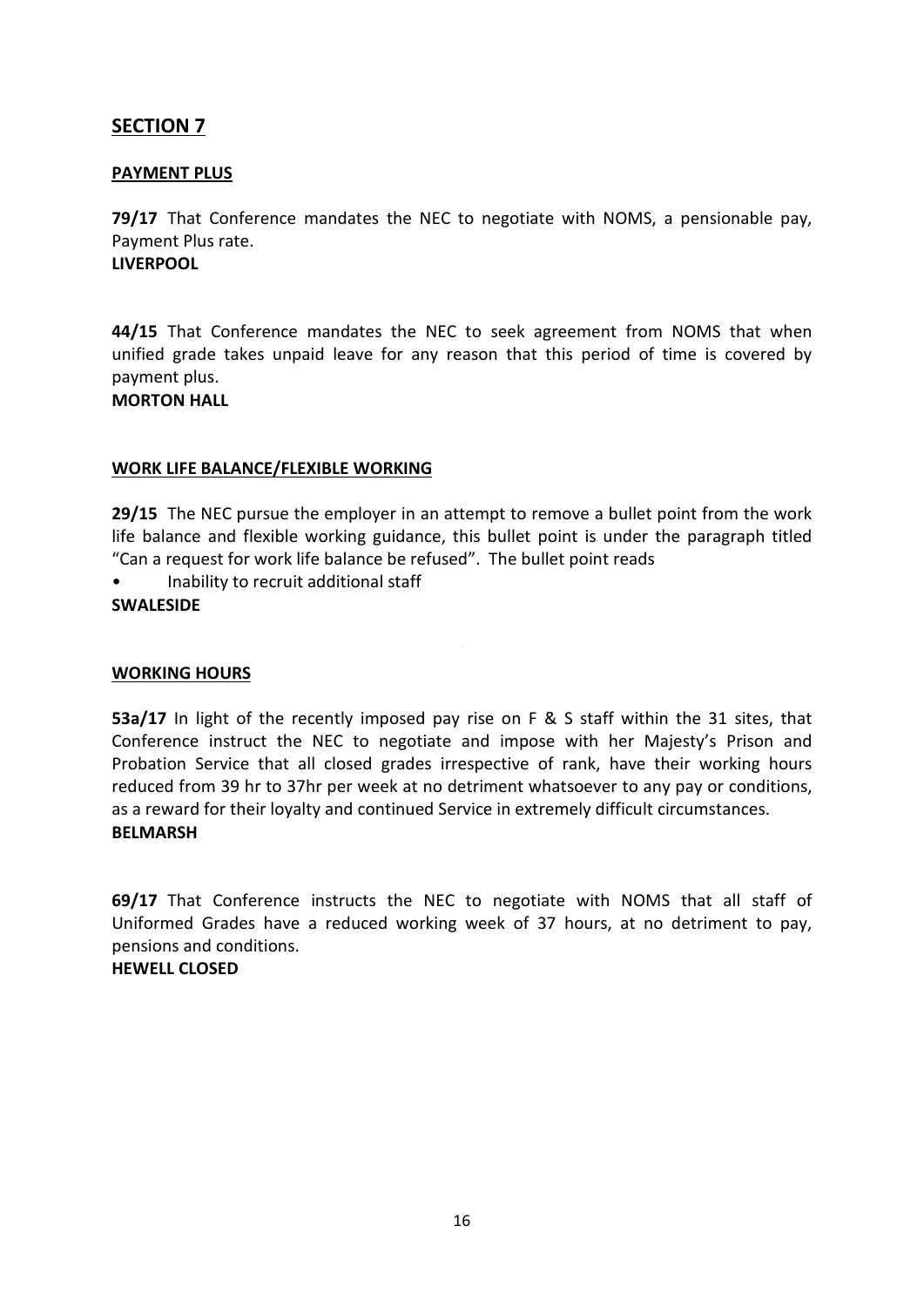# **C&R**

**11/19** Conference to direct the NEC in gaining Baton's 24/7 to protect our members Health & Safety due to the escalating levels of violence and incidents in the prison estate including the Private Sector, Open Estate and YJB. **SUDBURY** 

**6/18** That Conference instruct the NEC to negotiate with HMPPS to make Personal Protection Strategies annual mandatory training for operational Support Grades due to carrying out night duties as part of the staffing compliment of establishments. Also to amend PSO 1600 to reflect appropriately.

# **LEEDS**

**29/12** That the NEC organise at a national level a C&R planned removal and riot demonstration for MPs. Ideally targeting those MPs over the age of 65. Then cascade out to all branches to invite their local MP to see a local demonstration of a cell removal. **HOLME HOUSE**

#### **CUFFS/RESTRAINTS**

**59/15** Conference instructs the NEC to pursue the introduction of a protective wrist band for use with wrist rest restraints as commonly used by Escorting Services in the Private Sector.

# **BIRMINGHAM**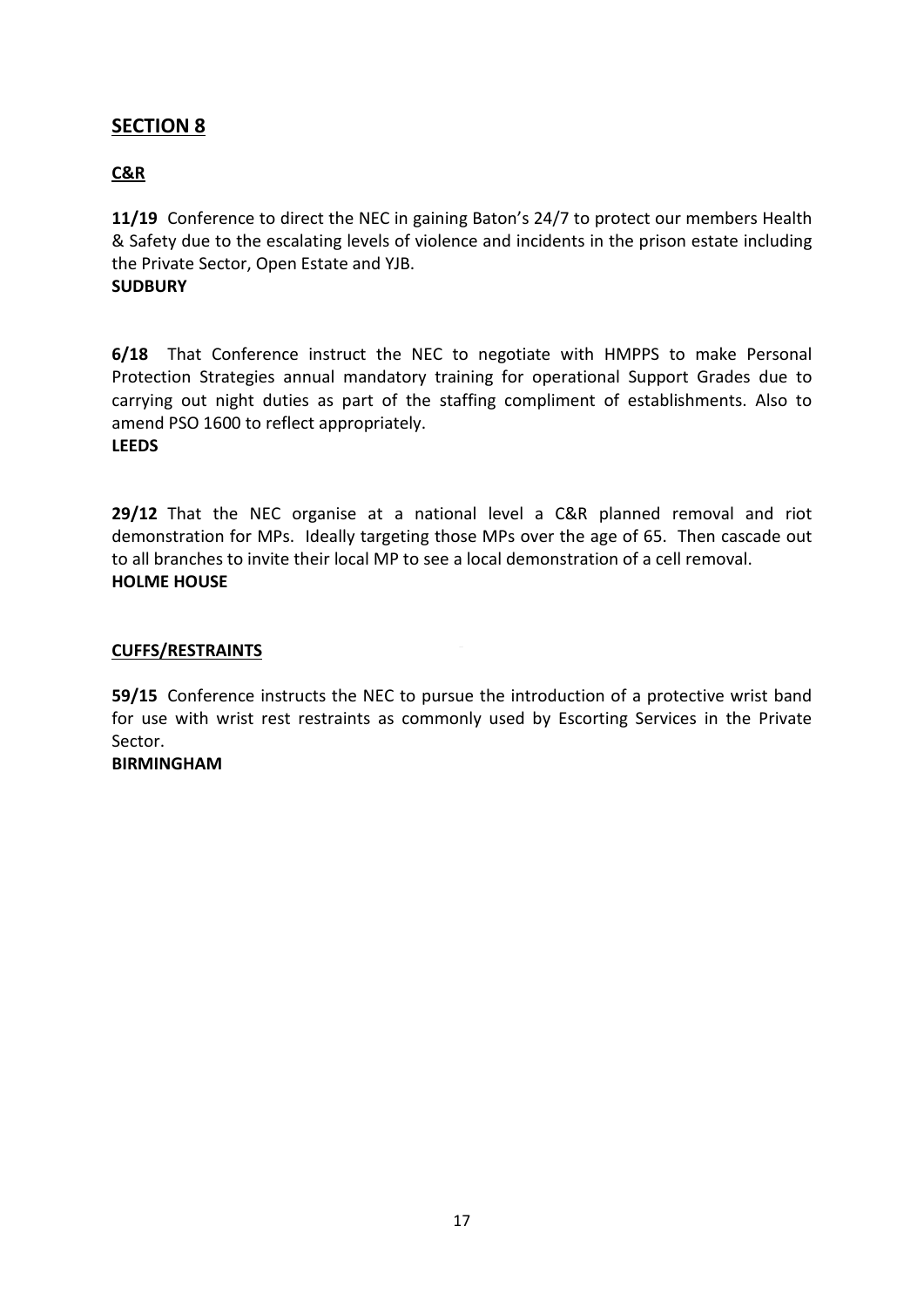# **MISCELLANEOUS**

**42/14** The NEC should seek a guarantee from NOMS that statutory Respiratory Protective Equipment training must not be dropped due to staff shortages – regimes must be curtailed to maintain this statutory training. **HOLME HOUSE**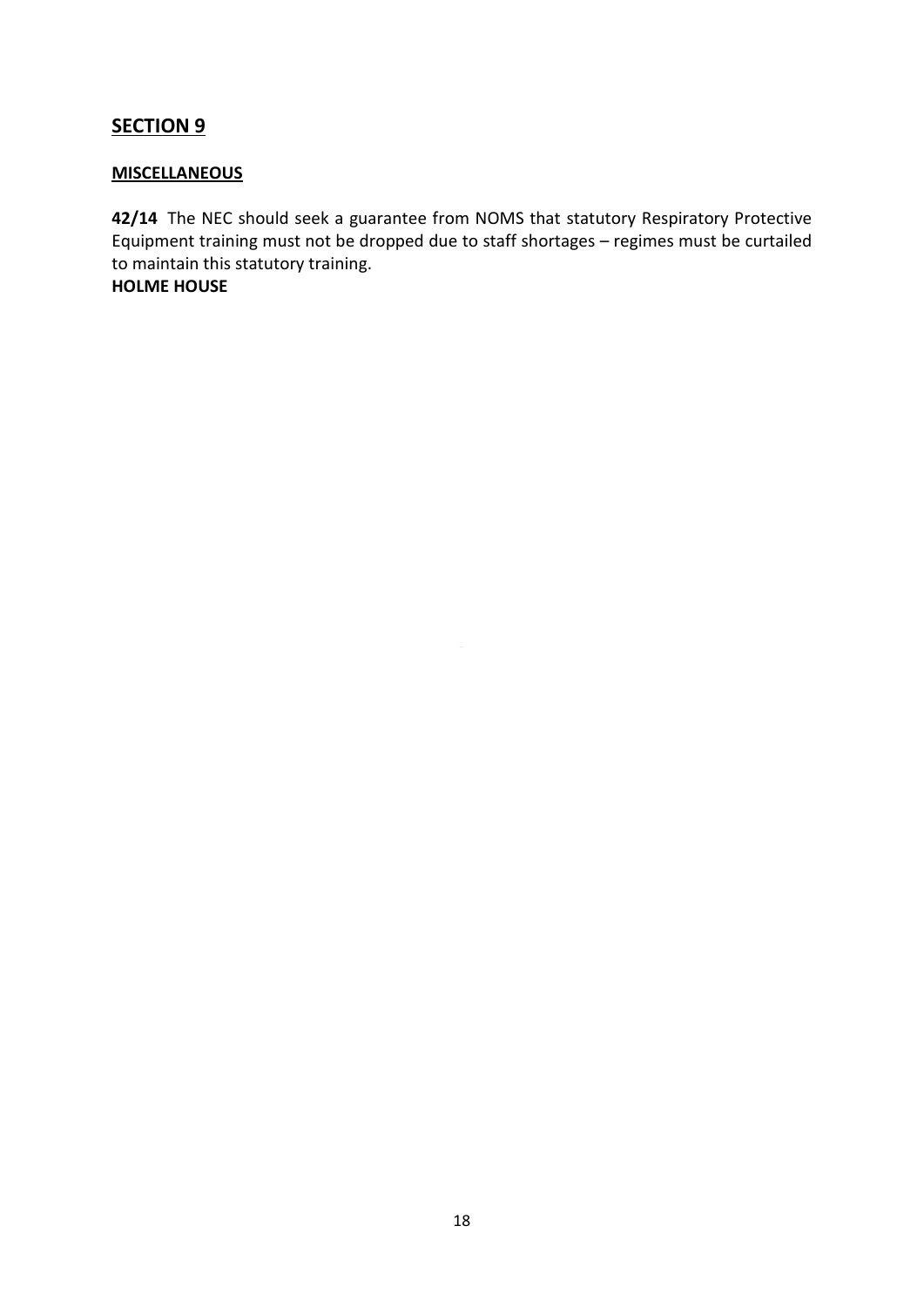# **UNIFORM**

**28/18** That Conference instruct the NEC to enter into dialogue with employers to ensure all operational Governors/Managers wear uniform whilst on duty, to ensure they are identified as an operational member of staff. **PORTLAND**

**26/16** That the NEC open talks with NOMS into providing operational grades with a uniform which is fit for purpose and is suitable for the operational environment in which they work. **BULLINGDON**

**50/14** Uniform ordering reverts back to the points system to enable staff to replenish uniform items they need. This would reduce overall costs and ensure wastage is kept to a minimum. **LIVERPOOL**

# **STAVES/BATONS**

28/17 Due to the increase of Violence in Prisons we as a branch ask Conference to mandate the NEC to reinforce our right for Health and Safety and pursue with NOMS that extendable batons are to be issued in the open estate as part of staff's daily equipment. **SUDBURY**

**33/14** That Conference mandate the NEC to resist the removal of the extendable batons from any staff subject to TUPE to a private provider.

Furthermore, Conference authorise the Executive to pursue any and all legal redress in pursuit of this policy.

# **NORTHUMBERLAND**

**49/14** That Conference instructs the NEC to work with NOMS to review and amend the policy to allow batons to be carried in the open estate due to the rise in risk of assault against staff.

# **GRENDON**

**65/12** That prison officers working in the open estate and in particular at Thorn Cross be issued with batons. **THORN CROSS**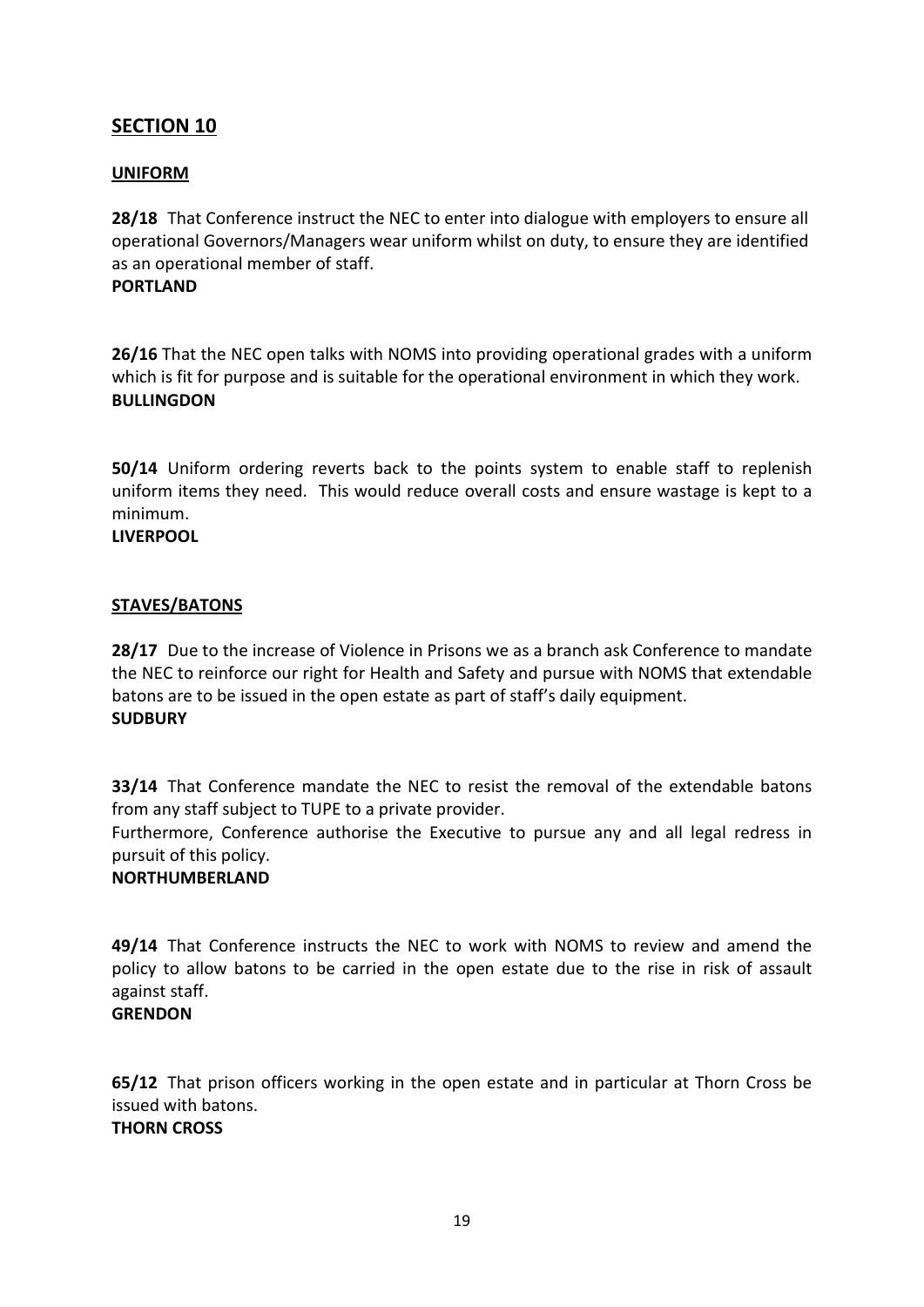# **PERSONAL PROTECTIVE EQUIPMENT**

**4/18** Conference instructs the NEC to negotiate with all employers for the introduction of "Spit Hoods" similar to those used by 17 of the UK's police forces. **COOKHAM WOOD**

**18/18** That Conference instruct our NEC to negotiate with the MoJ and HMPPS that the uniform grade are issued stab vests to wear when on prisoner escorting duties or bedwatches.

# **HINDLEY**

**7/15** Conference instructs the NEC to ensure the provision of all Personal Protection Equipment contained within PSO's, PSI's, Health and Safety legislation and instructions to NOMS, to all workers in Private Sector Prisons and Contracted Services. **BIRMINGHAM**

**48/15** Conference accept that POA members Health and Safety is currently being placed at risk during planned interventions when dealing with violent offenders. Conference mandate the NEC to engage with NOMS and other employers to introduce the use of Tasers or suitable alternatives to minimise the risk of injury to our members in these situations. **NEC**

**49/15** In light of the unacceptable increase in assaults upon our members and the increased use of legal high narcotics and prisoners under the influence of alcohol that the NEC demand each prison has a central store of pepper spray that where appropriate can be deployed and used by trained officers to subdue prisoners prior to a C&R intervention. **HOLME HOUSE**

# **PSO 1600**

**27/16** That the NEC receives assurances from NOMS that PSO 1600 over-rides the guidance on use of force from Woman's Policy Group. Furthermore, NOMS instruct the managers of all Female Establishments to follow the instructions contained in PSO 1600. **LOW NEWTON**

# **MISCELLANEOUS**

**57/15** All civilian staff who work in prison establishments should wear an identifying item of uniform. **LIVERPOOL**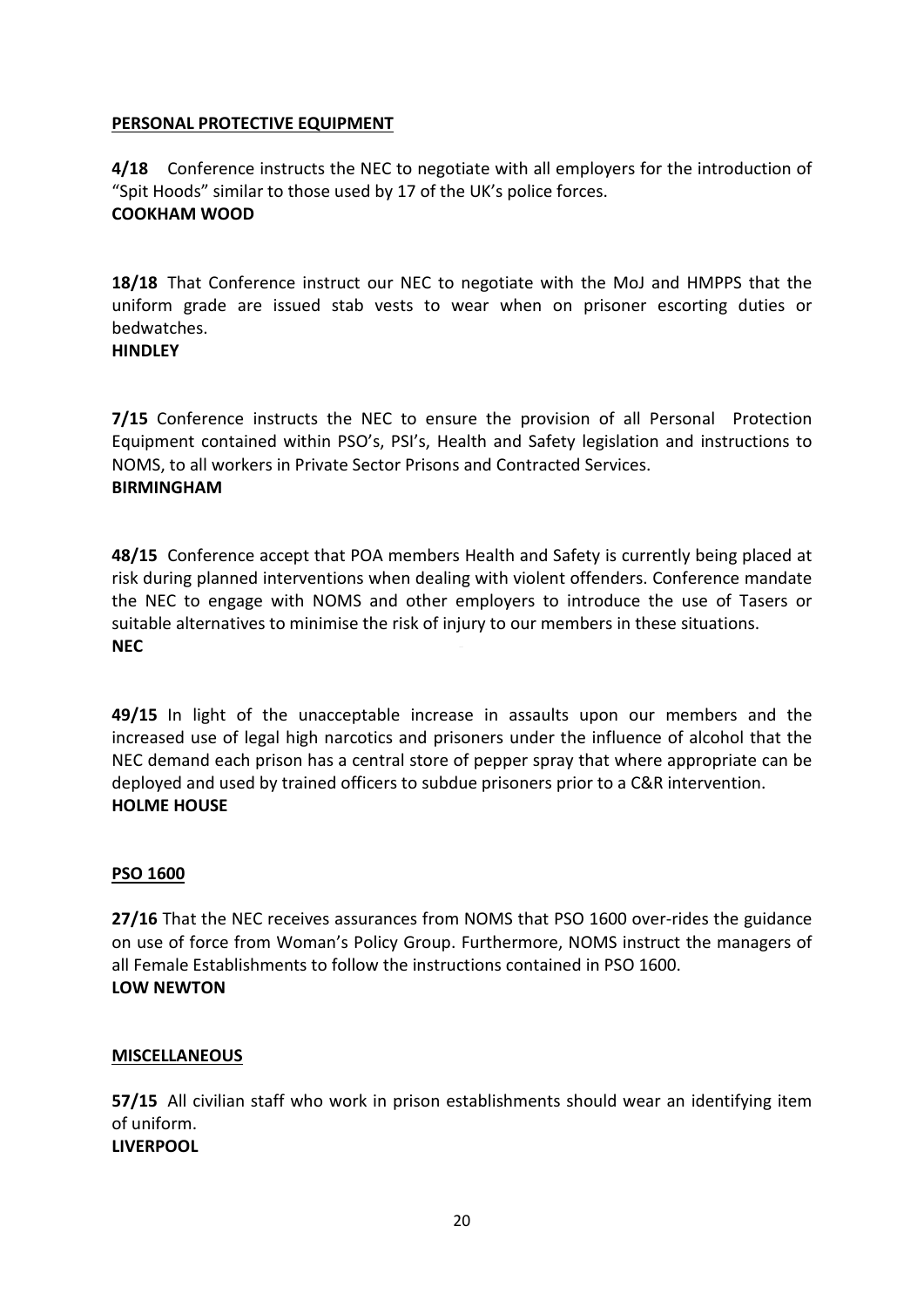# **HEALTH & SAFETY**

**13/19** Conference recognises for the POA to be effective in Health and Safety it needs more than just a strong membership within the workplace, it needs a robust Health and Safety Structure throughout the Union.

Therefore, Conference authorises the NEC to increase the Health and Safety Consultative Committee to two members responsible for each area.

It will be the responsibility of the Area NEC Rep along with the Chair of the H&S Whitley Committee to appoint from those candidates who express an interest in the post.

The appointment is to be for 5 years after which the position will be re advertised within area.

The minimum requirement for this position would be the TUC Diploma in Health and Safety or equivalent.

A Health and Safety Circular to be introduced for action by the Union's Health and Safety Reps.

#### **NEC**

**18/19** That Conference instruct the NEC to pursue Governing Governors through the Courts when a breach of Health and Safety Legislation has occurred in accordance with the Unions Rules and Constitution.

# **WYMOTT**

**12/18** That Conference instruct the NEC to demand that all members receive the protection they are entitled to under Legislation including, but not limited to, the Health and Safety at Work Act.

# **FULL SUTTON**

**13/18** That Conference demands that HMPPS and other employers where POA members work commission an urgent Independent Inquiry into the short, medium and long term effects of all forms of NPS and any recommendations be acted on without delay to protect the Health and Safety of our members. **LOW NEWTON**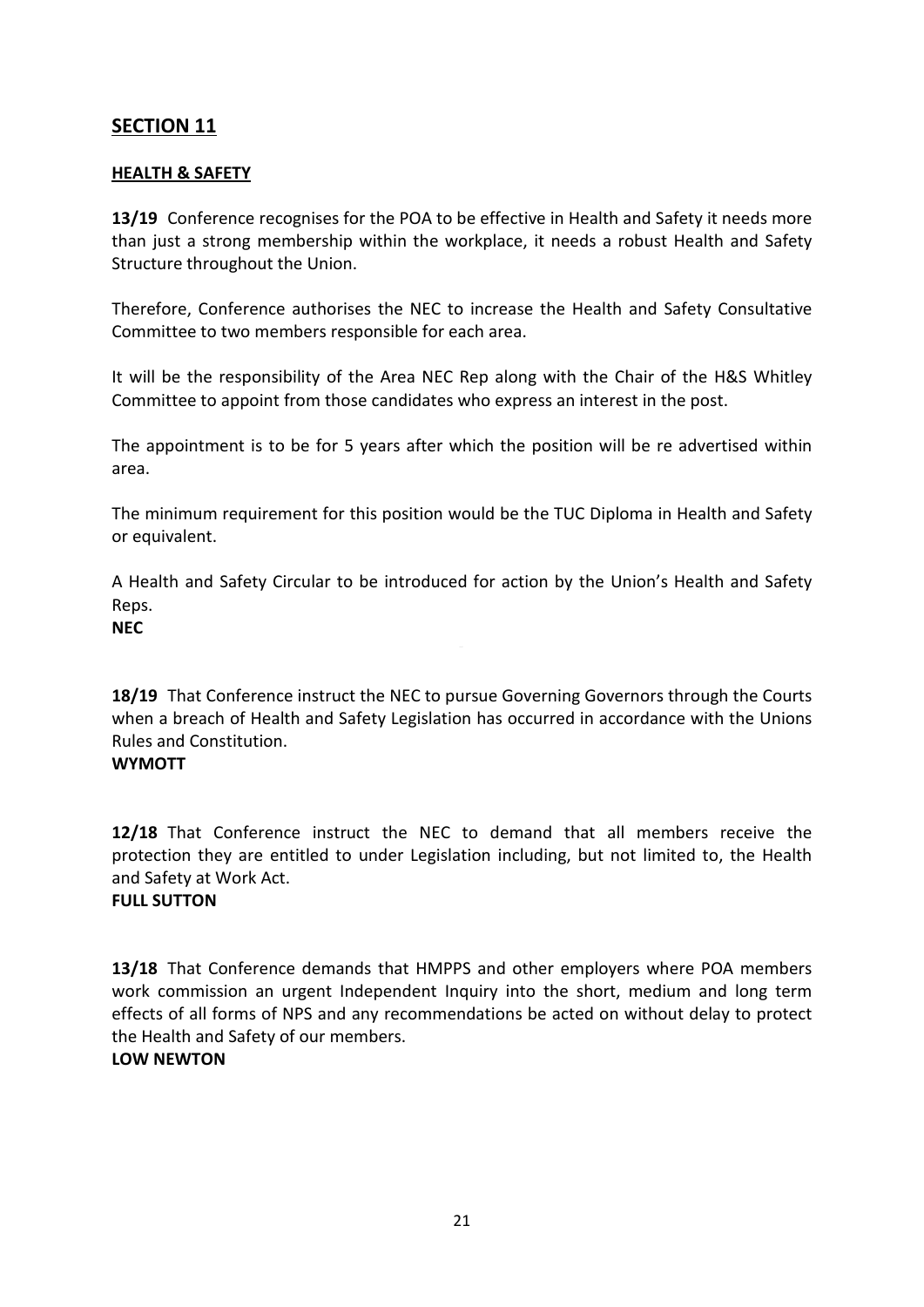**17/18** Conference instruct the NEC to obtain assurances from employers that POA H&S Reps are trained to at least a recognised industry level of a Diploma in all aspects of Health & Safety to secure a more realistic base level for our members. **SUDBURY**

**19/18** That Conference instructs the NEC to engage with employers to ensure that the Industrial Injuries Disablement Benefit forms (11DB) is available with the workplace Accident Books, to provide members with immediate access to the form should they wish to register the incident and in doing so enhance the employers' Duty of Care to their staff. **COOKHAM WOOD**

**6/14** That NOMS provide complete access to RIVO for all accredited POA Health and Safety Representatives so that they can carry out the functions of a Health and Safety Representative as per the Safety Representatives and Safety Committees Regulations 1977. **BULLINGDON**

# **MOBILE PHONE SIGNAL BLOCKING**

**63/13** For the NEC to press NOMS to supply all establishments with mobile phone blockers, thereby ending the corrupt trafficking of mobile phones into prisons and their use in all establishments.

**SEND**

**64/13** For the NEC to press NOMS to divert the money and staff hours saved by making the use of mobile phones in establishments impossible to combat the trade and use of illicit drugs in all establishments. **SEND** 

# **OCCUPATIONAL HEALTH**

**71/19** That Conference condemn HMPPS for its continued failure to adequately address the ever increasing issue of mental health being suffered by staff which is directly linked to the HMPPS failure to follow its own procedures as outlined in PSI 01/2017.

Further to this the NEC to enter into urgent discussion with HMPPS, using all means possible, to ensure that properly trained mental health professionals are appointed at every Region/establishment to properly monitor and directly address the issues to staff mental health.

# **BEDFORD**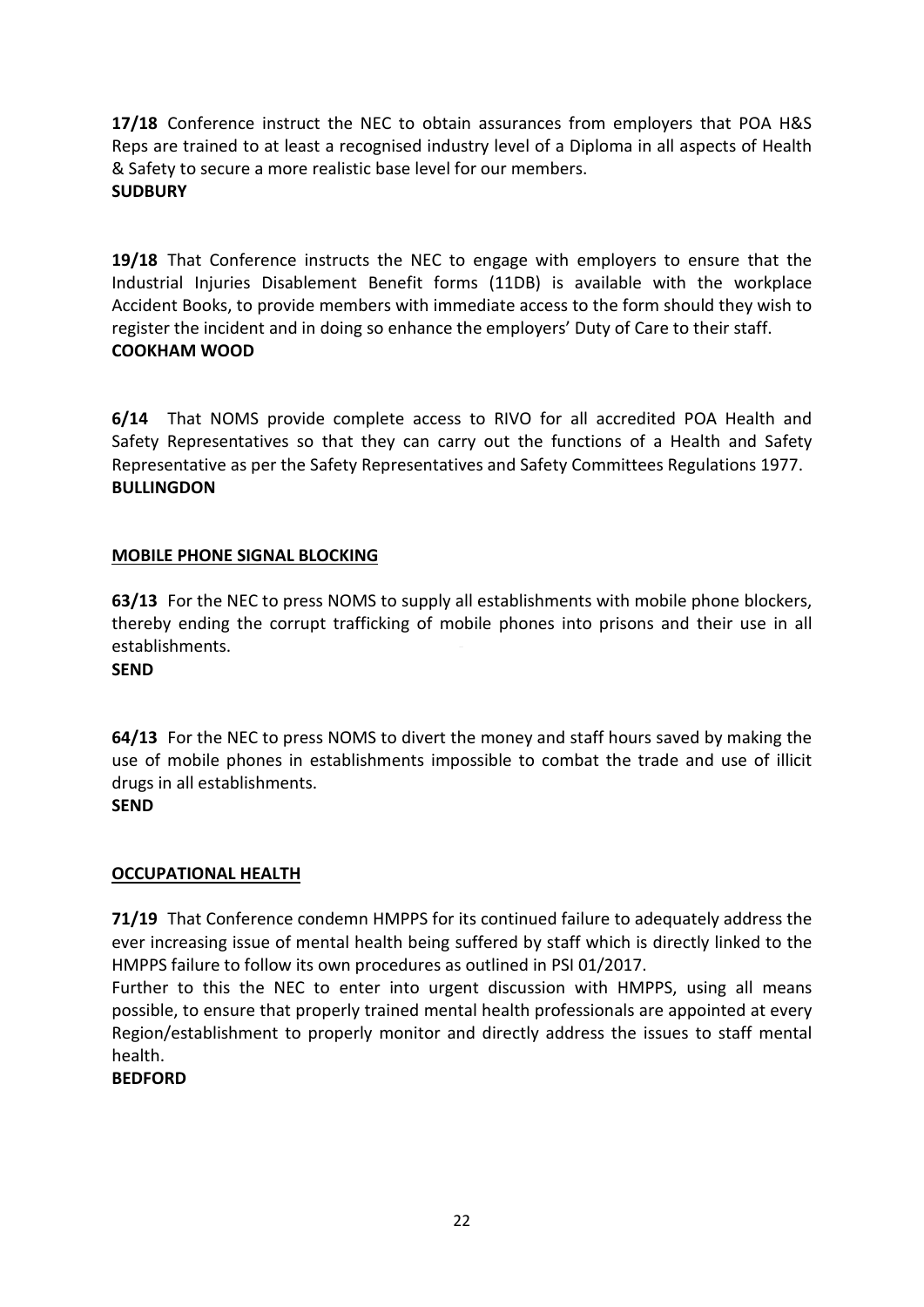**44/18** That Conference instruct the NEC to negotiate an 'After Care Service' funded by the employer which is available to all HMPPS employees in regards to any health issue/s which has resulted in their dismissal on medical inefficiency and which on-going therapy is required.

# **CARDIFF**

**34/17** That Conference condemn as unfit for purpose occupational health provision provided to our members, and Conference mandates the NEC to achieve through negotiation a fit for purpose scheme that provides full and effective ongoing occupational health services to officers with both physical and mental health injuries. **HOLME HOUSE** 

# **SICK/STRESS**

**25/18** That Conference instruct the NEC to challenge HMPPS and other employers and specifically Occupational Health Services whereby a designated Occupational Health Practitioner can discard a sick leave note prescription proffered by a POA members GP or Specialist. This to be challenged legally if necessary. **STYAL**

# <u>VIOLENCE/ASSAULTS/CONCERTED INDISCIPLINE</u>

**9a/19** That Conference accepts that the recent spate of serious assaults against staff at a number of establishments demonstrate that prisons are still not safe despite HMPPS and Government claiming otherwise.

Conference recognise the consequences of violence and direct the NEC to take legal action to ensure the Secretary of State, HMPPS and Government provide a safe workplace where all POA members work.

# **NEC**

**62/19** That Conference instructs the NEC to address with the employer the issue that assaults on staff, including 'potting' and 'spitting' are no longer considered to be serious assaults.

# **HEWELL**

# **6A/18** Was Emergency Motion 1

In February 2018, following an incident we became aware that there is no clear policy in place to move prisoners to protect the health and safety of members and Governors have the right to simply refuse due to population pressures.

Therefore, Conference instruct the NEC to negotiate with HMPPS to agree a policy that facilitates the movement of problematic prisoners from one establishment to another in order to reinforce good order and discipline within the establishment. **LIVERPOOL**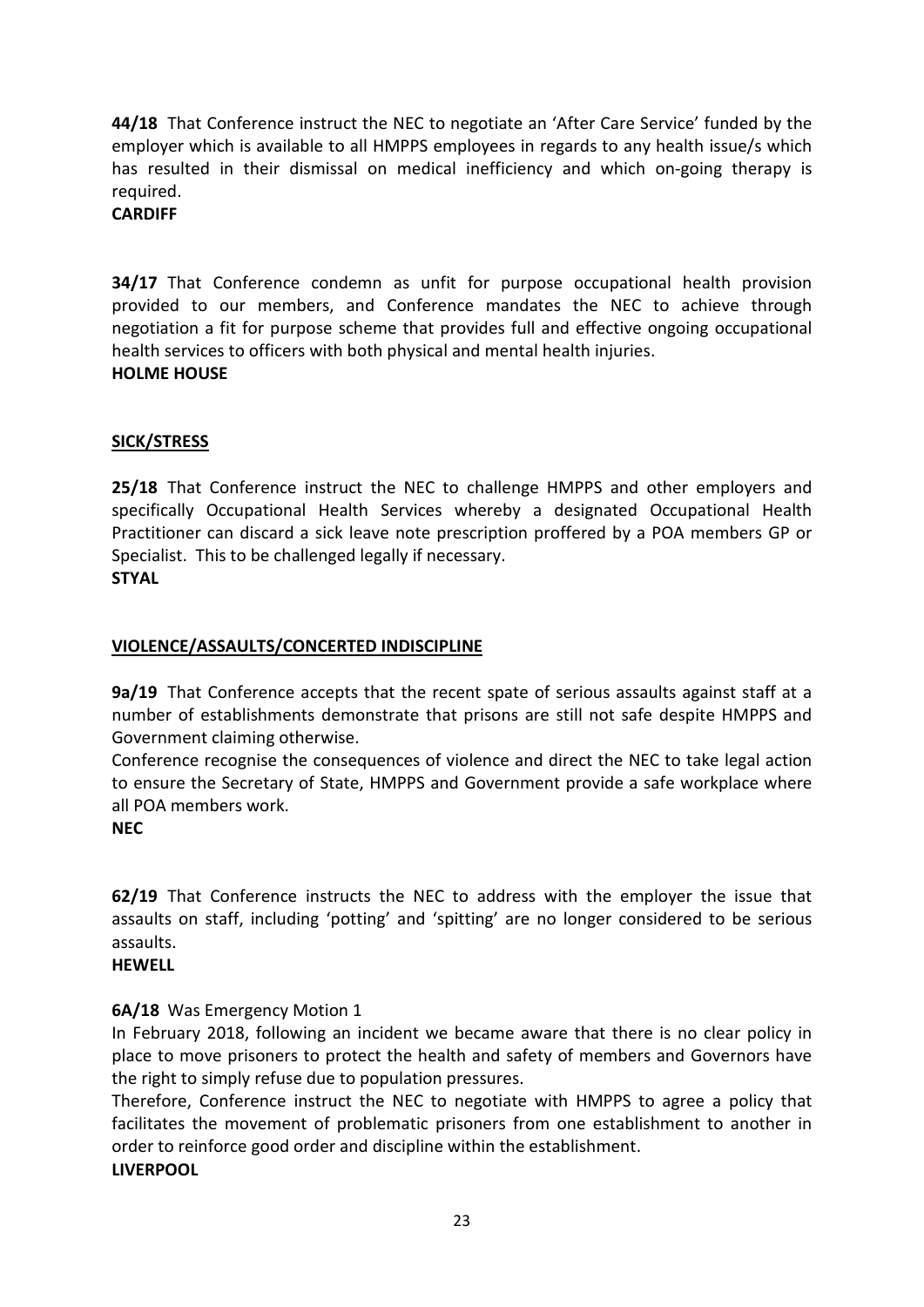**14/17** That this Union is to pursue the Policy that if any Penal worker is assaulted by a Prisoner while carrying out the execution of their duties on behalf of the Public and subsequently convicted at Court, that they should receive a consecutive sentence rather than a concurrent sentence to any other convictions. If that person is serving a Life sentence or on Licence recall then when granted release it should be added past their release date and not served alongside.

# **HULL**

**16/17** That Conference mandates the NEC to demand from NOMS an immediate enquiry into all of the acts of concerted indiscipline across the estate and to publish its findings. **NOTTINGHAM**

**16a/17** That Conference mandates the NEC to investigate with NOMS, the cost to date of all the repairs required in establishments following acts of concerted indiscipline and to publish its findings.

# **NOTTINGHAM**

of violence are then subject to mandatory drug testing within 48 hours of the violent act and **18/17** That Conference instructs the NEC to negotiate with organisations operating prisons where POA members are employed to seek a resolution where all prisoners committing acts that a positive inference should be drawn where refusals to provide a sample occur in line with current MDT policies, and that resources should be increased above current total staffing levels to accommodate this. Further, that this data should form part of all local and national violence statistics including, but not restricted to the violence diagnostic tool and national safer custody statistics plus any equivalent reporting formats in Scotland and Northern Ireland.

# **WORMWOOD SCRUBS**

**22/16** With violence in prisons now at an unacceptable recorded level, this NEC demand from NOMS an independent review of the assaults on staff and prisoners and seek to urgently address this issue as a result of the findings. **NOTTINGHAM**

**12/13** In order to protect the health and safety of staff and prisoners, this Conference mandates the NEC to negotiate with the Prison Service to have all ceramic items removed from the possession of prisoners. This should be undertaken due to the increasing number and gravity of assaults on staff and prisoners.

# **NOTTINGHAM**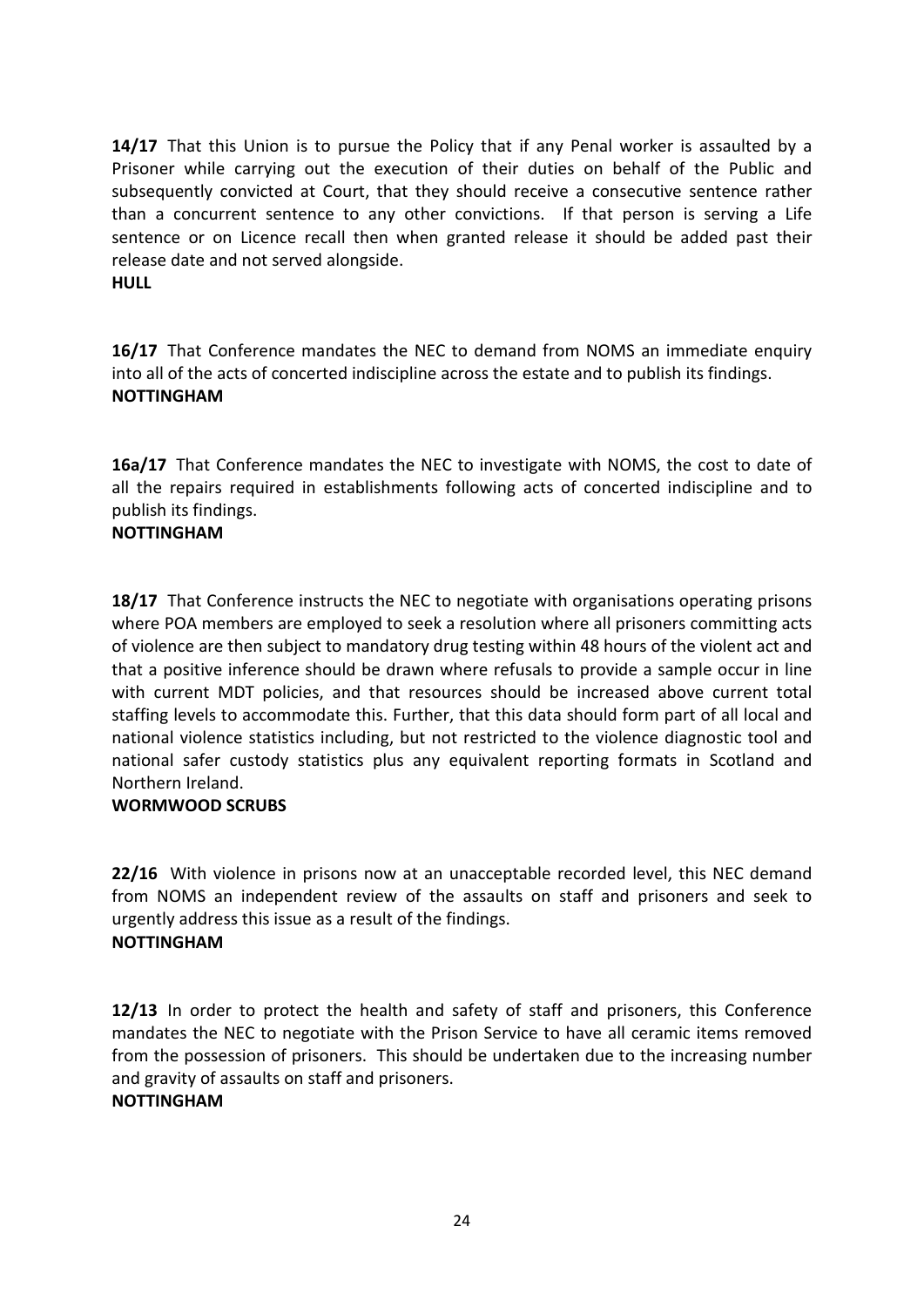# **PROGRESSING CHARGES**

**75/14** The NEC conduct a national investigation into the numbers of knife crime incidents against members and prisoners and the findings are then passed to the Crown Prosecution Services to decide if there are pending prosecutions, as per NOMS, POA and Government policy on zero tolerance towards violence.

Furthermore, the NEC should gain information on how many incidents have been downgraded to a lesser offence by establishments around the country, thus finding a way to disguise the true levels of violent crimes in our prisons against staff and prisoners. **LIVERPOOL**

# **CANTEEN SALES**

**50/16** That the NEC negotiates with NOMS to ensure a complete roll out of the biometric prisoner canteen application system throughout the prison estate. **HEWELL CLOSED (BLAKENHURST)**

**81/15** The NEC approach NOMS to stop food being sold in prison canteens that require cooking in establishments that have no personal cooking facilities for prisoners. **WANDSWORTH**

# **IMMIGRATION CENTRES**

**82/14** Conference mandates the NEC to appropriately challenge NOMS as to why detention centres are only permitted to use contracted escorting services to transfer out disruptive detainees, the current practice frequently jeopardises the safety of the centre and staff. **MORTON HALL**

# **MISCELLANEOUS**

**6/15** Conference instructs the NEC to affirm its commitment to the Health and Safety of all workers in the Public Sector Prisons, Private Prisons and Contracted Services by insisting on the provision of inoculations and boosters for Tetanus and Hepatitis provided by the employer at the place of work or as close as is reasonably practical. **BIRMINGHAM**

**89/14** The NEC seeks a policy from NOMS that would see the removal or restriction on sex offenders being allowed to purchase or have in possession local newspaper. **ALBANY**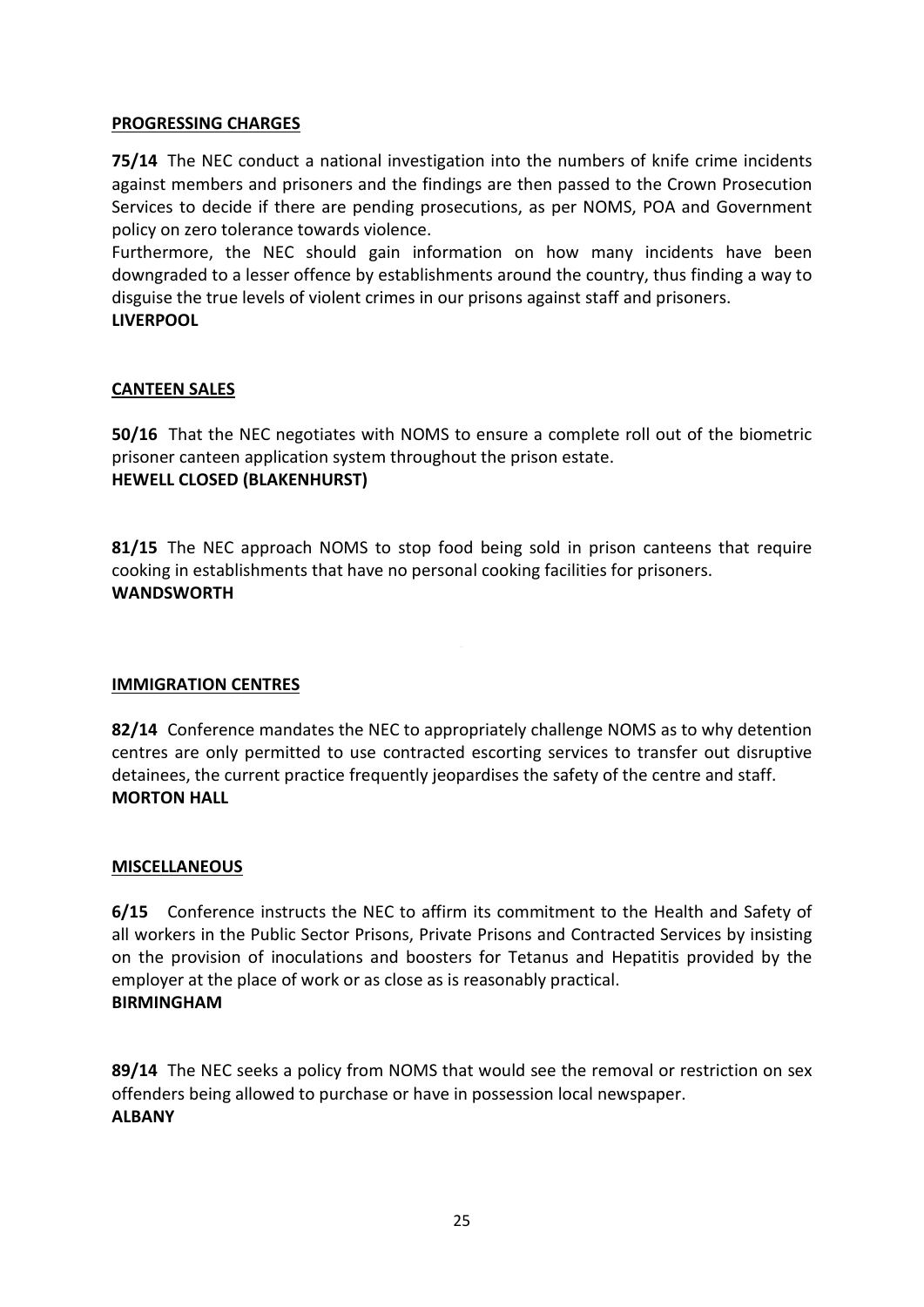**9/13** That the NEC engages with NOMS to encourage the use of sustainable development and the use of greener energy supplies and technology. **BULLINGDON**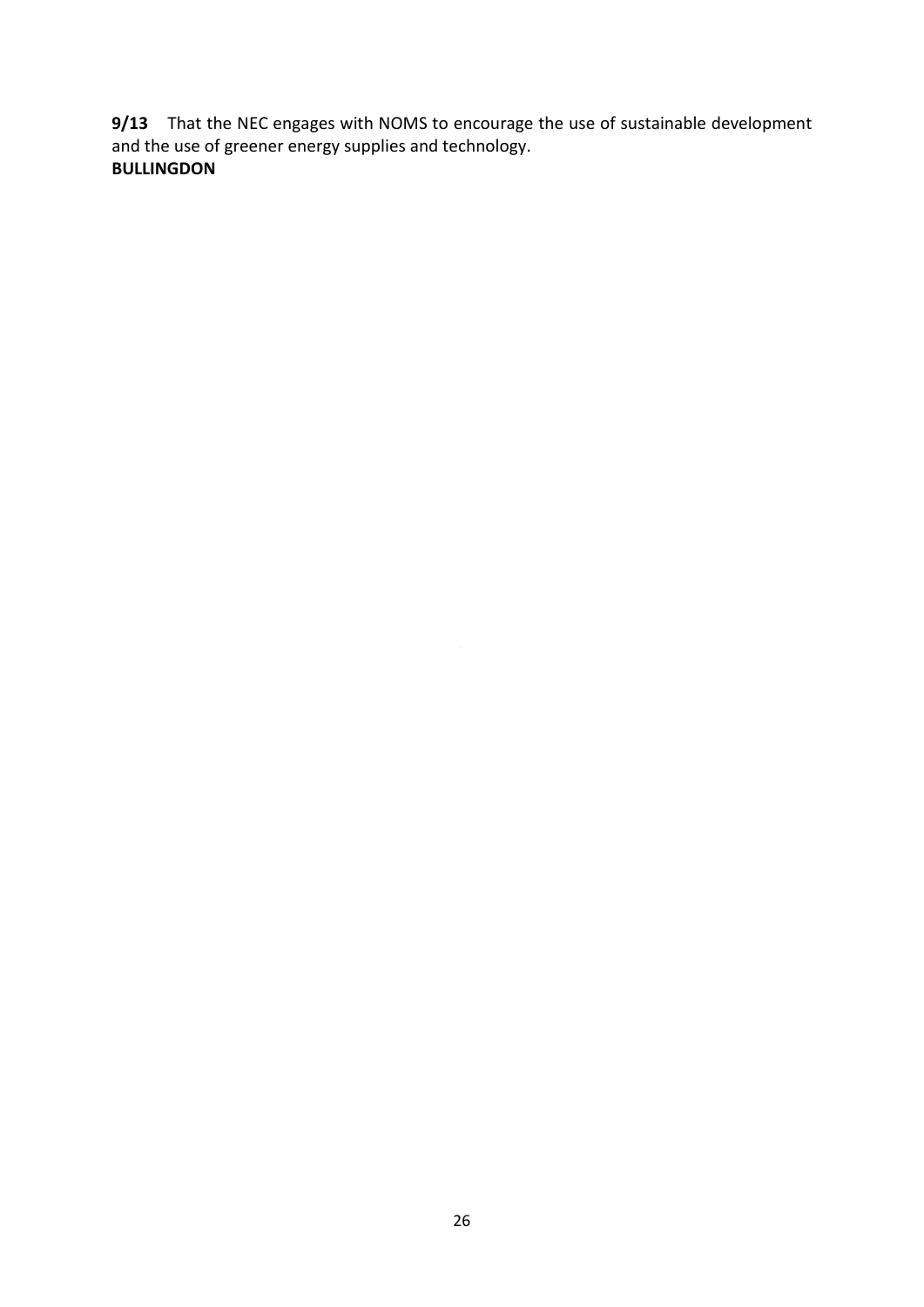# **HEALTHCARE**

**16/19** Conference instruct the NEC to engage with HMPPS and ensure that all healthcare providers are required to offer medical assistance to all staff whilst at work as part of their contract and not just prisoners. **LIVERPOOL** 

**47/17** Conference instructs the NEC to seek from NOMS, the proper oversight of healthcare provision and the adherence to the terms of any contract signed with a third party who provide such services, with special regard to agreed third party staffing levels to deliver these services.

**WYMOTT**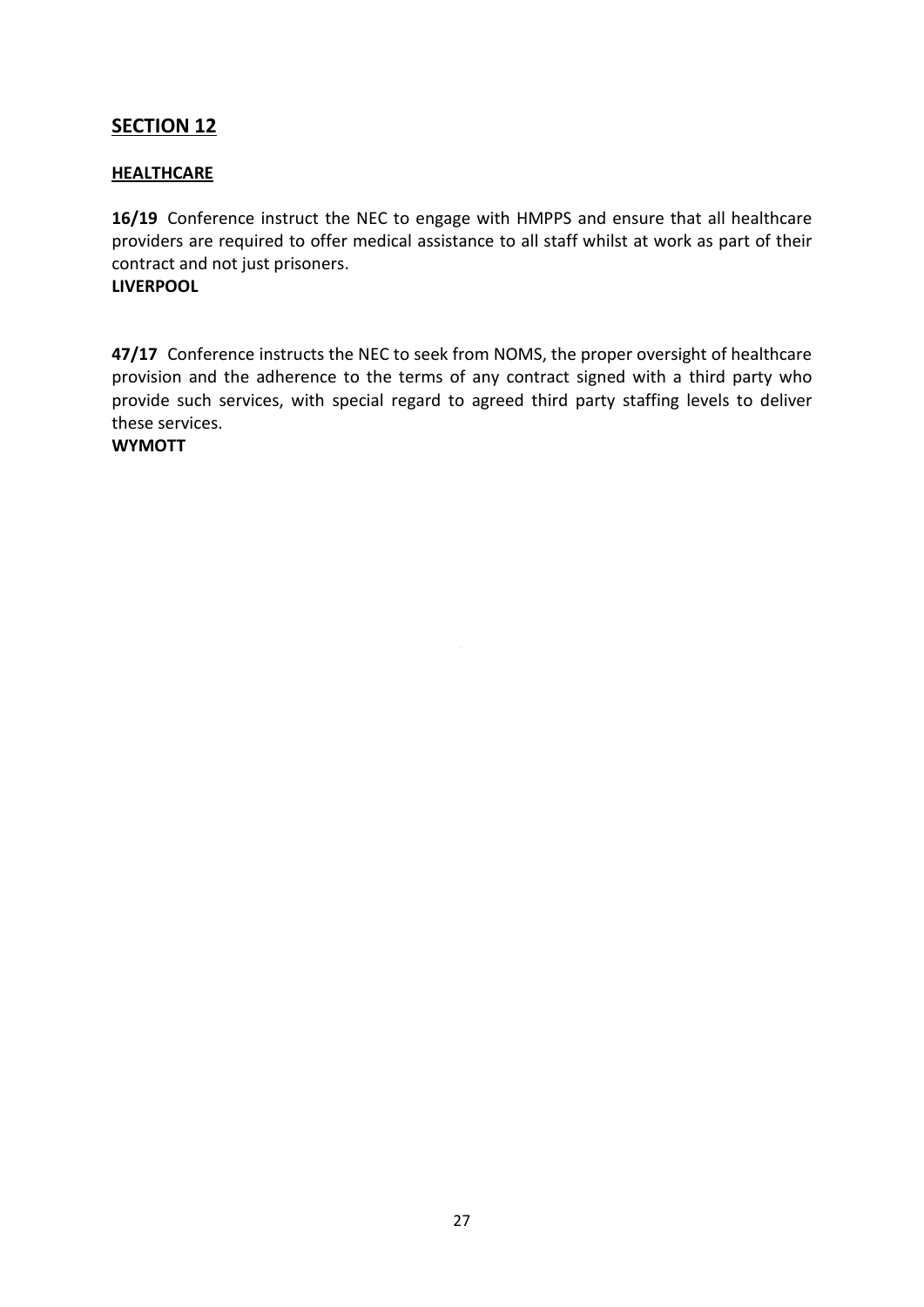# **NPS**

**17/19** That the POA mandates the employer to provide a health check policy following any PS incident involving staff feeling unwell due to exposure. **WYMOTT** 

**17a/19**Following the publication of HMPPS Policy on voluntary testing of staff, Conference instructs the POA to fund testing into members exposure levels to all airborne chemicals and contaminants resulting from the use of NPS within our Jails. **WYMOTT**

**60/19** To reduce violence and the known threat of 'spice' to staff, the NEC are instructed by Conference to seek a legislation change in regards to searching Rule 39 correspondence to prisoners.

# **THE VERNE**

**64/19** To reduce violence and the threat of spice, the NEC negotiate that all prisoners are returned into prison clothing until such time this huge problem is under control. **THE VERNE**

**14/18** Conference instruct the NEC to demand that all employers where POA members work implement a strategy to eradicate NPS from the workplace and protect our members from the harmful effects of this substance.

If the Employer has not done this by August 1st 2018, the NEC are to take whatever action they see fit.

# **DARTMOOR**

**15/18** Conference accepts that any member of staff who is exposed to NPS, appears to be, or is suspected to be affected by NPS, be given access to a voluntary drug test at the expense of the employer. This test must include the latest available information which is currently being used to test for NPS.

# **WYMOTT**

**16/18** All POA Branch Committees approach their local H&S Leads and demand statistics identifying the number of prison staff from 2015-2018 affected by PS. This information will then be sent to the NEC who will present these findings to the Employer, the Justice Select Committee and various Media Outlets.

# **DARTMOOR**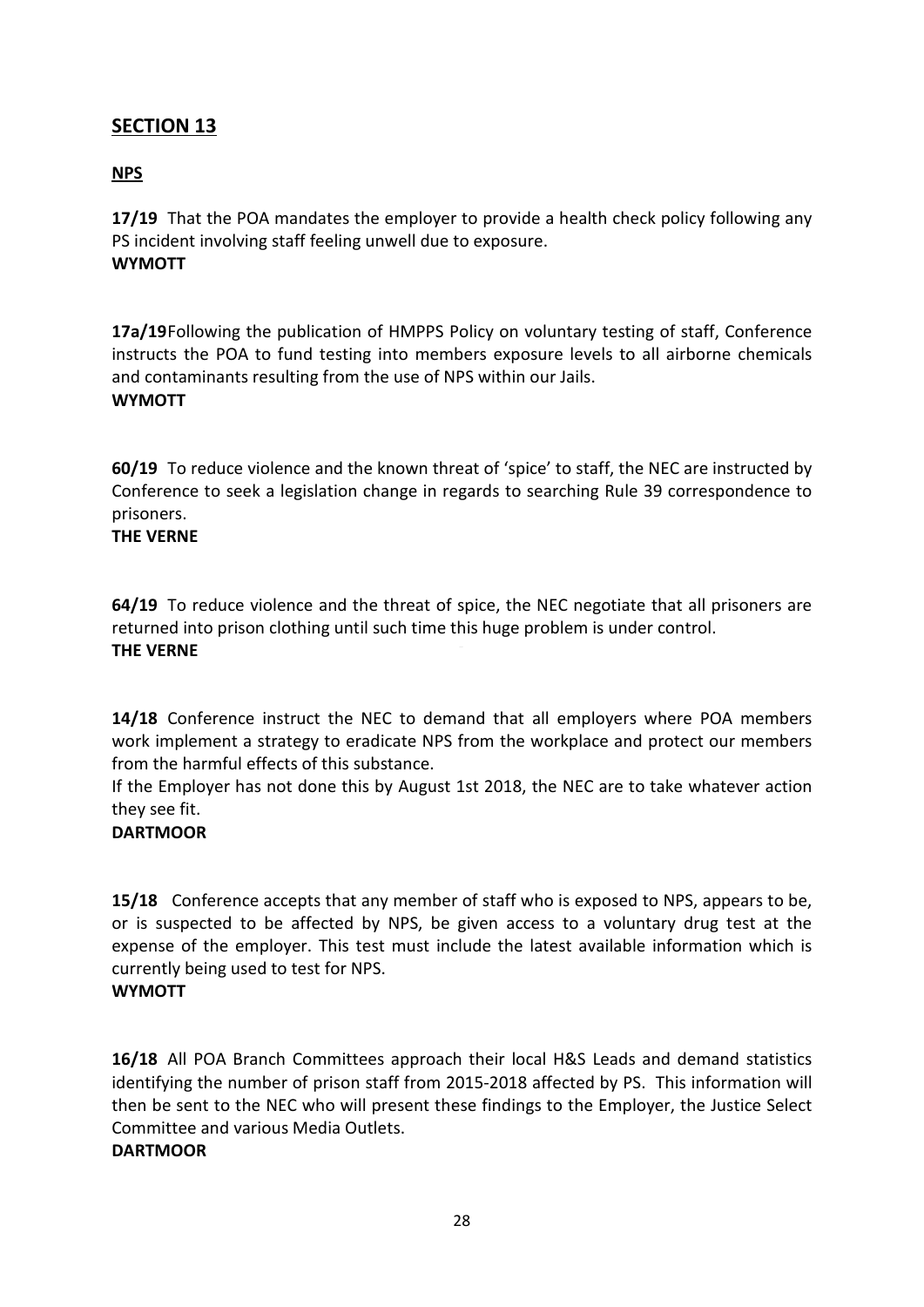15/17 That the Prison Service return passive drug dogs into every Category B, C and D establishment for daily use following the rise in NPS. **NOTTINGHAM**

**23/16** Due to the increased levels of violence, bullying, NPS/Drug use & illicit mobile phones; that the POA negotiate sufficient profiled staff in all types of establishments that the POA membership are present within, to ensure that daily cell & area checks are completed thoroughly. Further that routine cell searching is resourced so that every cell/accommodation room is searched fully within a minimum three month period on a repeating basis.

**NEC**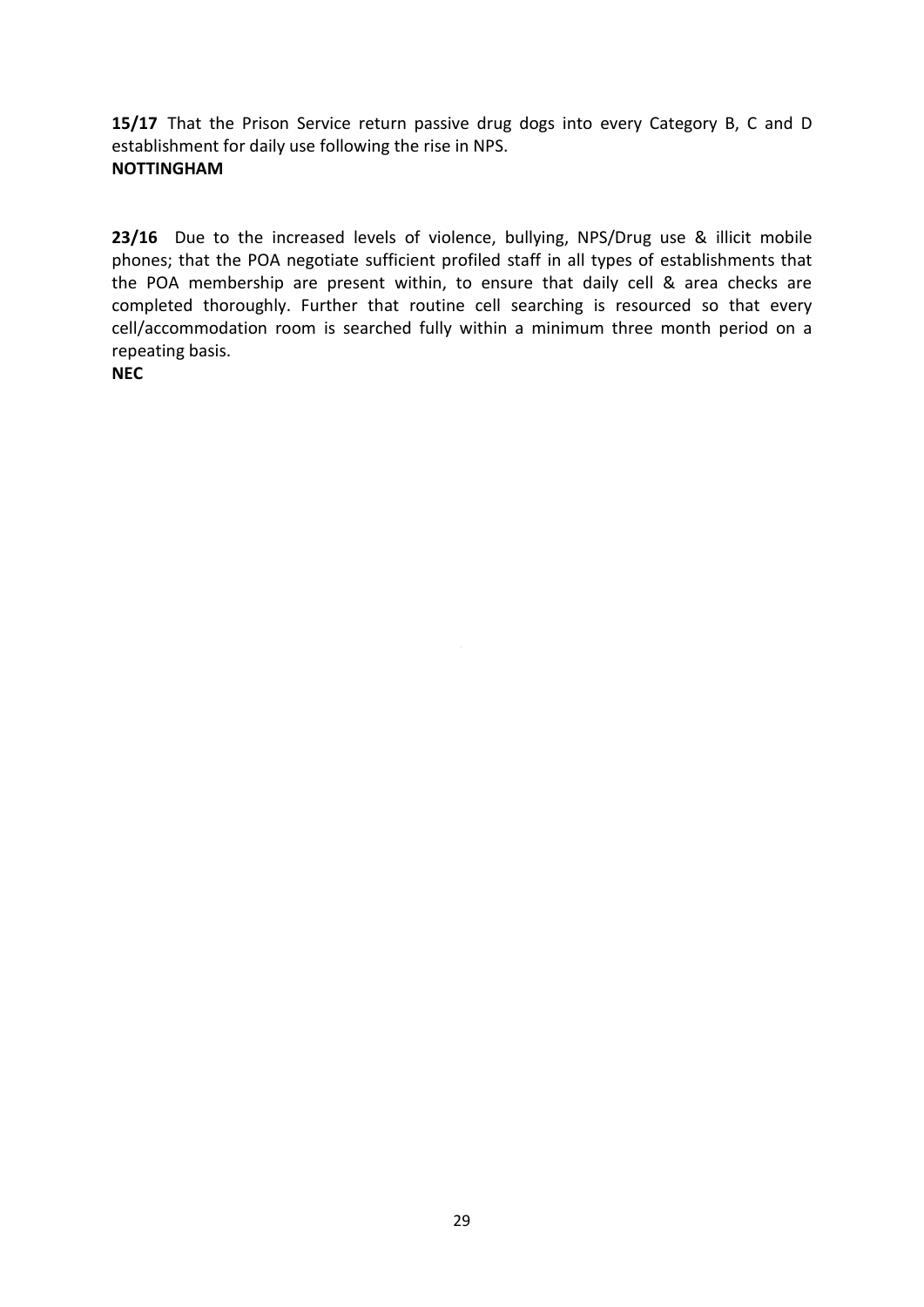# **RACE RELATIONS & EQUAL OPPORTUNITIES**

**71/15** That all POA buildings and offices comply with the Equalities Act 2010 for access for people with any disability. **WANDSWORTH**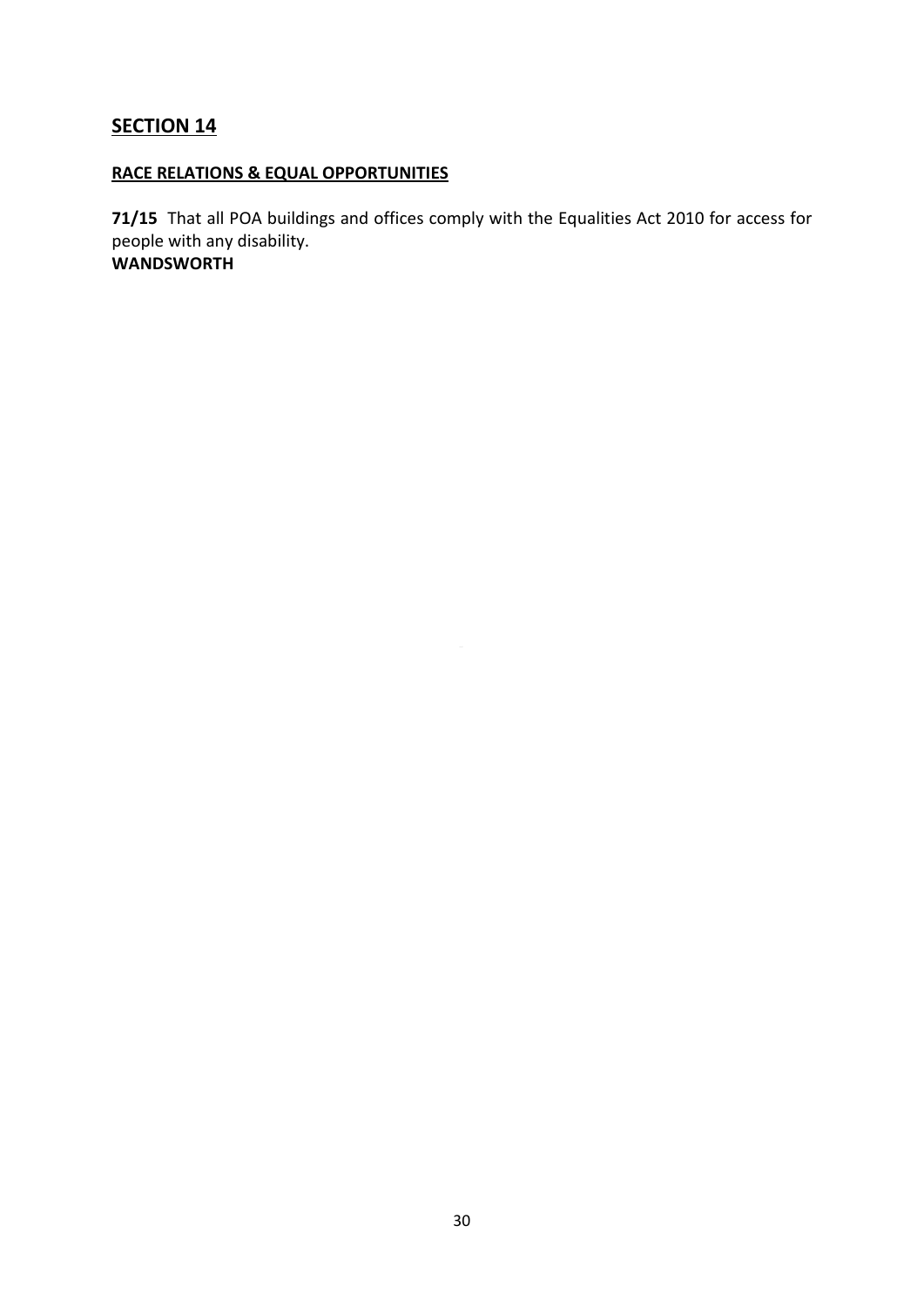# **DISCIPLINARY & GRIEVANCE PROCEDURE**

**84/19** That Conference instructs the NEC to seek a change to the current grievance procedure to ensure each stage of the grievance is heard independently. **WHATTON**

**26/18** That Conference mandates the NEC to challenge HMPPS over the use of 'Halsbury's Law' balance of probability in PSI 06/2010. **HEWELL**

**29/18** Conference accepts that when an allegation relating to any form of misconduct by a Band six or above is lodged and in order to restore faith in PSI 06-2010 and maintain transparency, all alleged misconduct at band six or above is investigated and actioned by an appropriate external Civil Service Manager**. THE VERNE**

further action following any incident involving staff that any investigation/disciplinary under **30/16** That conference mandate the NEC to seek an amendment to PSI 6/2010 and any other disciplinary policy which affects POA members to ensure that when the Police take no these policies are stopped.

# **DURHAM**

**31/16** That the NEC negotiate changes to PSI 6/2010 where "mandatory instructions" are only being considered advisory guidelines. **HEWELL CLOSED (BLAKENHURST)**

**35/14** That the POA reminds NOMS that the key principles of PSO 8550 Staff Grievance are mandatory and are not discretionary, and as a result of Governors actions, Conference instructs the NEC to negotiate a new PSO with NOMS to prevent the procedures not being fit for purpose.

**ELMLEY**

# **INDEPENDENCE OF THE PROCESS**

**34/16** The NEC negotiate with NOMS to secure an independent appeal process against any dismissal. The appeal authority must not be part to the appellant's line management structure and must not be part of the dismissing manager's line management structure. **HOLME HOUSE**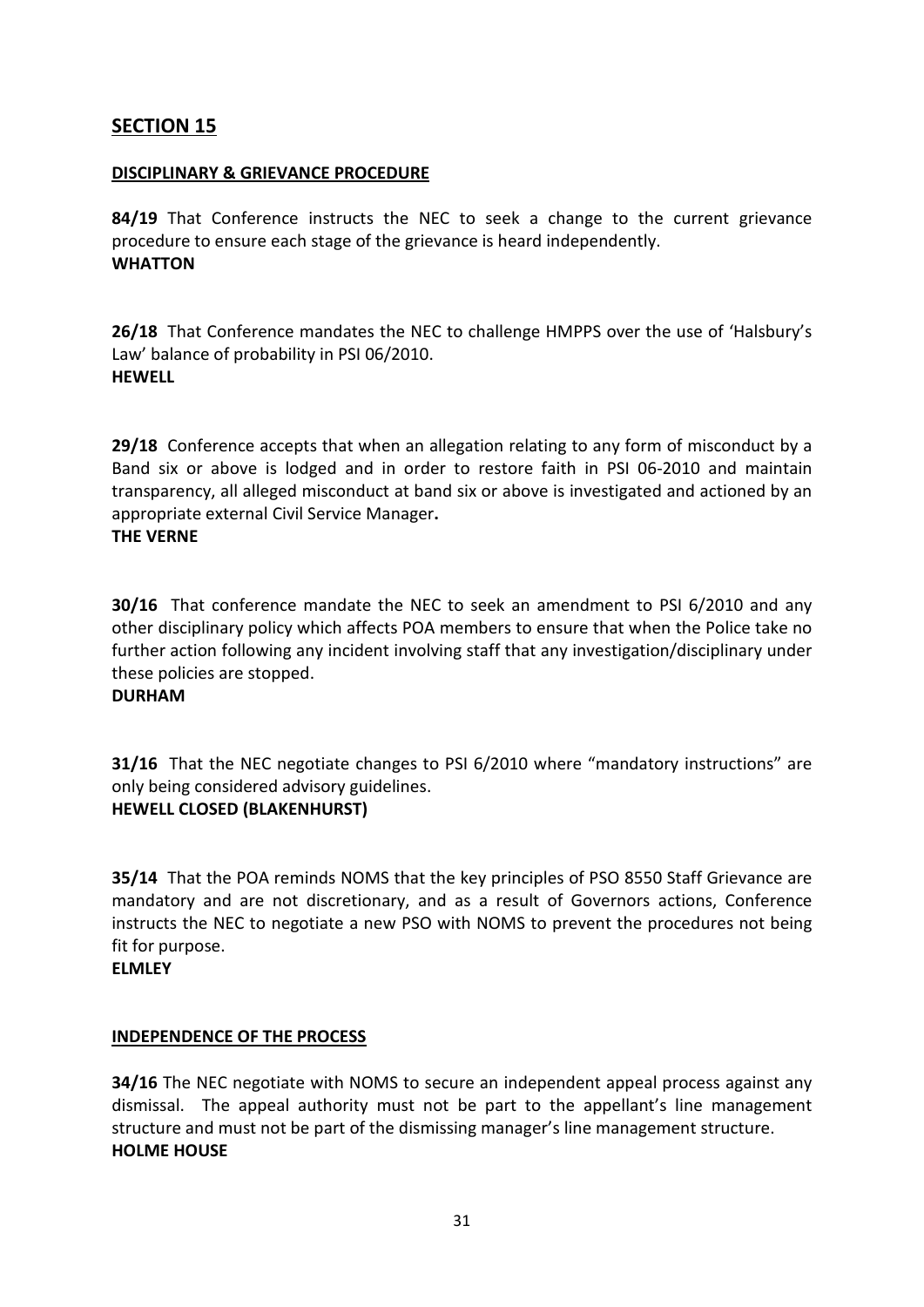# **RECORDING HEARINGS AND APPEALS**

**31/18** Conference instruct the NEC to negotiate with HMPPS to provide each POA Branch a 'Pace Recording Facility' for their use to ensure a true record of investigation hearings and appeals.

**STYAL**

# **MANAGEMENT OF ATTENDANCE 8404**

**26/15** That Conference mandates the NEC to stop the disgraceful abuse of sickness procedures, which in some instances is tantamount to bullying. If "support" meetings are required, they should be to a national standard, in line with the PSO on managing attendance.

**WYMOTT**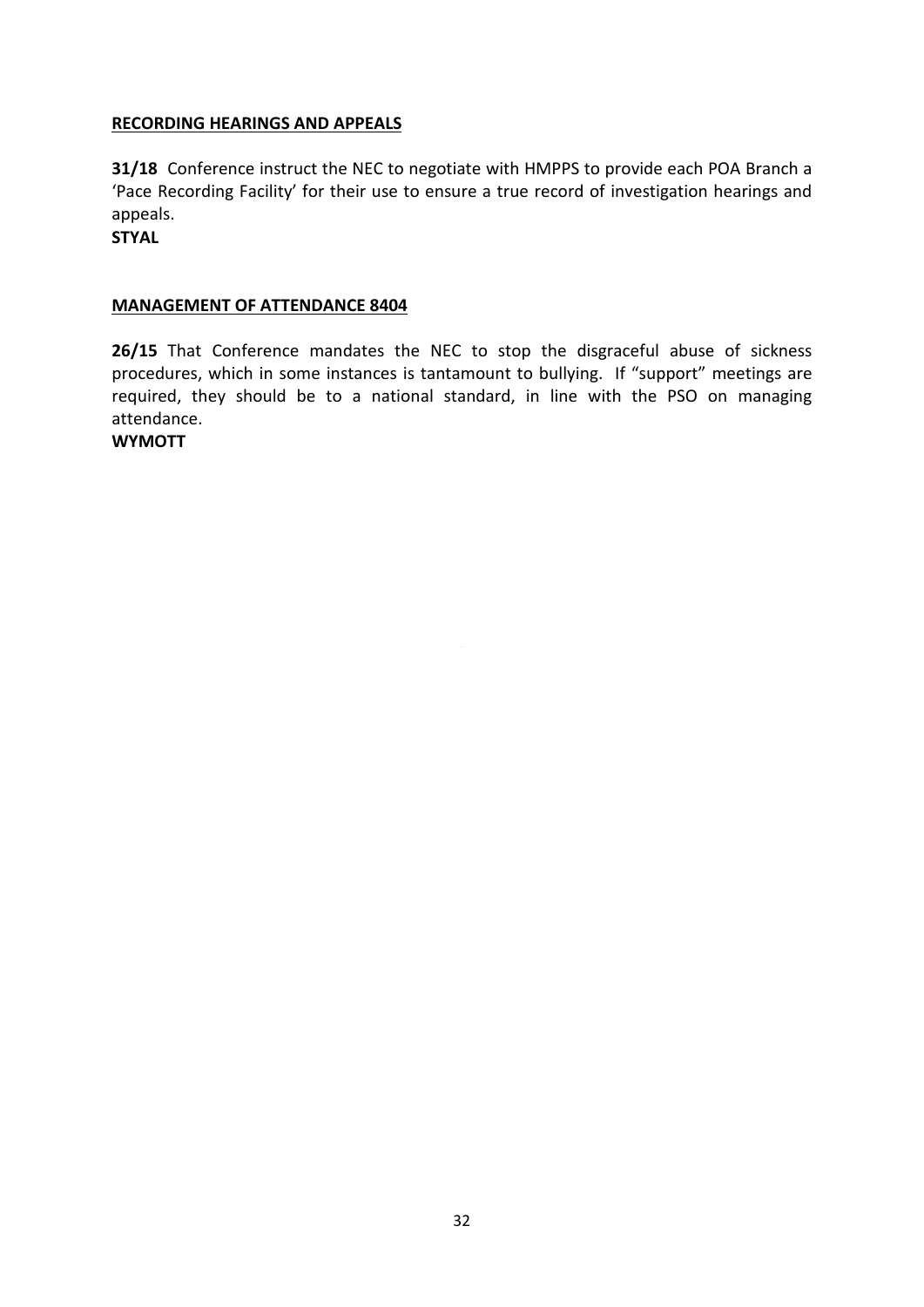# **PENAL INQUIRY**

**61/14** That Conference accept that the role of the Prison Officer and all operational grades, including the remuneration package as a whole has fallen behind other civil servants and professionals from the public and private sector due to the Government austerity measures and constant drive for efficiency savings.

Therefore, the POA call on the Government to set up a Royal Commission to look at Prisons, their role within the Criminal Justice System and society as a whole. **NEC**

# **PENAL POLICY**

**60/15** Conference instructs the NEC to seek through NOMS and to seek through legal advice, the right to have a blood sample from persons with infectious diseases who assault other persons and infect them through the deliberate transfer of body fluids. Conference further instructs the NEC to also pursue the right to free access to medical information on the persons who assault and infect other persons in such a manner.

# **BIRMINGHAM**

4/12 This Branch ask Conference to instruct the NEC to obtain a firm definition from the UK Governments what constitutes a frontline service and seeks legal advice as to where we fit in.

# **DUMFRIES**

**39/12** The branch calls upon Conference to fully embrace the 1952 Prison Act notably that, every prison officer whist acting as such has all the Powers of a Constable (Prisons Act 1952 15 & 16 geo 6 and Eliz 2 section 8).

# **STOCKEN**

# **GOVERNOR AUTONOMY**

**27/18** That Conference instruct the NEC to negotiate with HMPPS to protect the Band 4 Supervising Officer rank and not leave this up to Governors who have autonomy. **HINDLEY**

**8A/17** That Conference give the Autonomy/Reform Pilot Prison Branch Committees the immediate authority to engage with the Executive Governors on local issues that have a direct impact on the membership of the Autonomy Pilot Prisons. However, issues that remain part of National Prison Officer terms and conditions remain within the NEC remit. **HOLME HOUSE**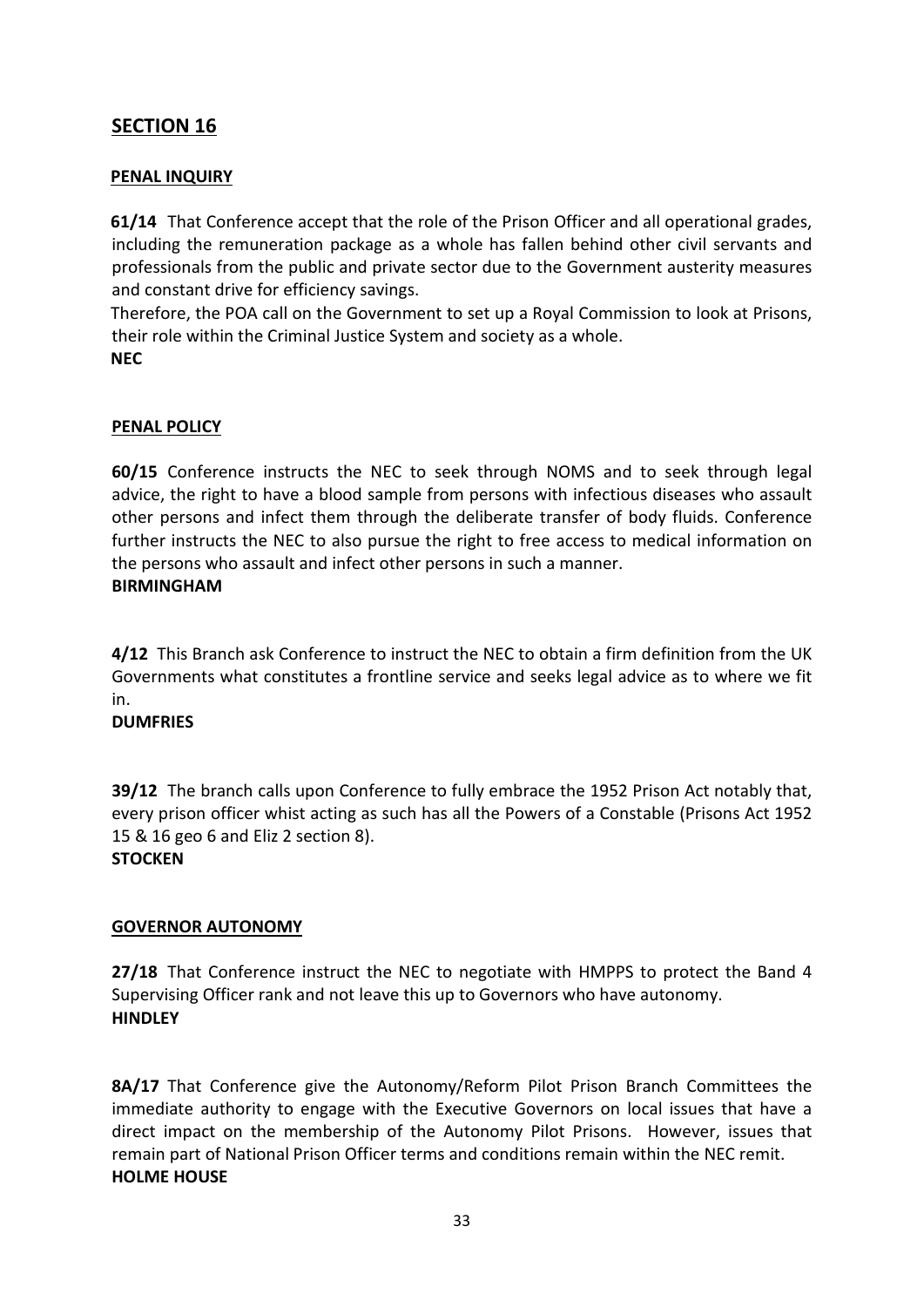**10/17** Conference mandates the NEC to resist any plans to transform single or groups of current state controlled establishments into separate independent legal entities and in doing so actively resists any attempts to remove members current status as civil servants. **HOLME HOUSE** 

# **FACILITIES AGREEMENTS**

**80/18** Conference support a process that brings a restructure to the National Disputes Committee to include the Local Branch Official's attendance within meetings regarding their dispute/disputes. **SUDBURY**

**80/17** That Conference instructs the NEC to negotiate with NOMS to have a full time local rep on site due to ever increasing demands and levels of violence in the prison estate. **LIVERPOOL**

**88/15** That Conference mandate the NEC to re-negotiate the dispute process. It, in the opinion of the Elmley branch is not fit for purpose. **ELMLEY**

# **FALSE AND MALICIOUS**

**46/14** The NEC canvas NOMS to introduce a disciplinary charge against prisoners for false and vexatious allegations against staff. This charge, if proven, should carry additional days. **LIVERPOOL**

# **ADJUDICATIONS**

**54/15** The NEC approach NOMS to review all adjudication punishments, reflecting on rising violence and gang related incidents. **WANDSWORTH**

# **CATEGORISATON**

**66/19** Conference to accept that the Open Estate is just as important as other categories of prisons and requires recognition and deliberation when implementing polices. **SUDBURY**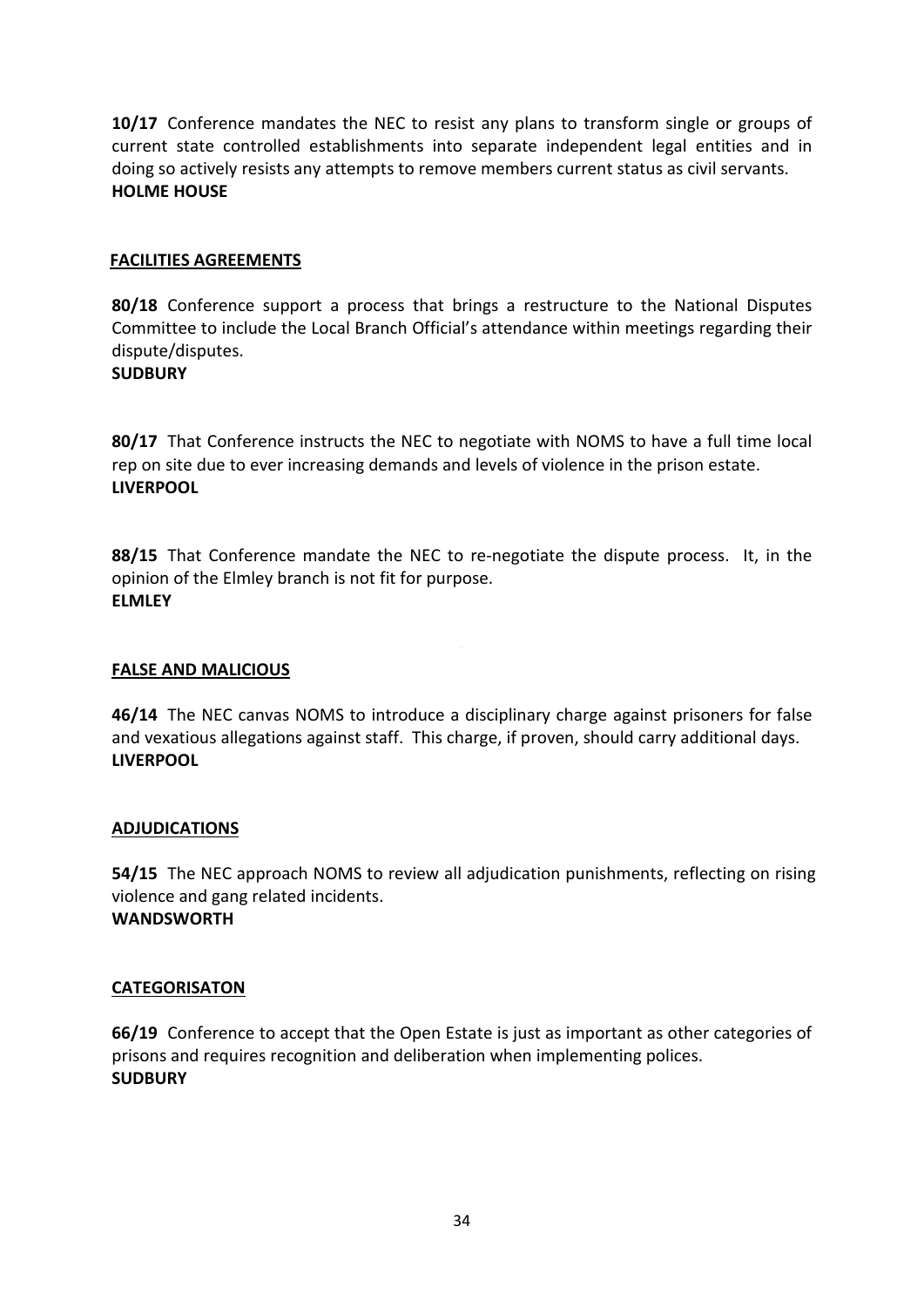**35/12** That NOMS should introduce a framework for the categorisation of Detainees in line with the prison estate to ensure Staff and Detainee Health and Safety is not jeopardised. **MORTON HALL**

**35A/12** The NEC seek that all IRCs be immediately re risk assessed and all SSOW are reviewed once a categorisation of detainees has been established to ensure safe working conditions for all.

### **MORTON HALL**

# **FITNESS TESTS**

**81/19** Conference reaffirm the Unions policy to scrap the annual staff fitness test as it is not fit for purpose. **LIVERPOOL**

**35/17** That the NEC negotiate with NOMS with regards to the abolition of the Prison Officer Grade fitness test. **HEWELL CLOSED**

# **SUICIDE/SELF HARM**

**59/13** That Conference demands that NOMS safer custody group produce clear unequivocal guidance for the management of those prisoners that are deemed to be manipulating or abusing the ACCT process. **SWALESIDE**

**60/13** That Conference mandates all local branch committees to request that their Governors conduct a review of the local safer custody procedures with a view to include protocols on the effective management of those prisoners deemed to be manipulating or abusing the ACCT process.

# **SWALESIDE**

# **CLUSTERING**

**22/13** That this conference is given assurance by the NEC that they are committed to conference motion 14/2010, and will not deviate from the motion or the response given by the NEC at that time. The motion was "that this NEC ensures that if any prisons are clustered the committee (branches) of those prisons involved will, if requested by them, remain as individual committees (branches) and not become one branch". **ALBANY**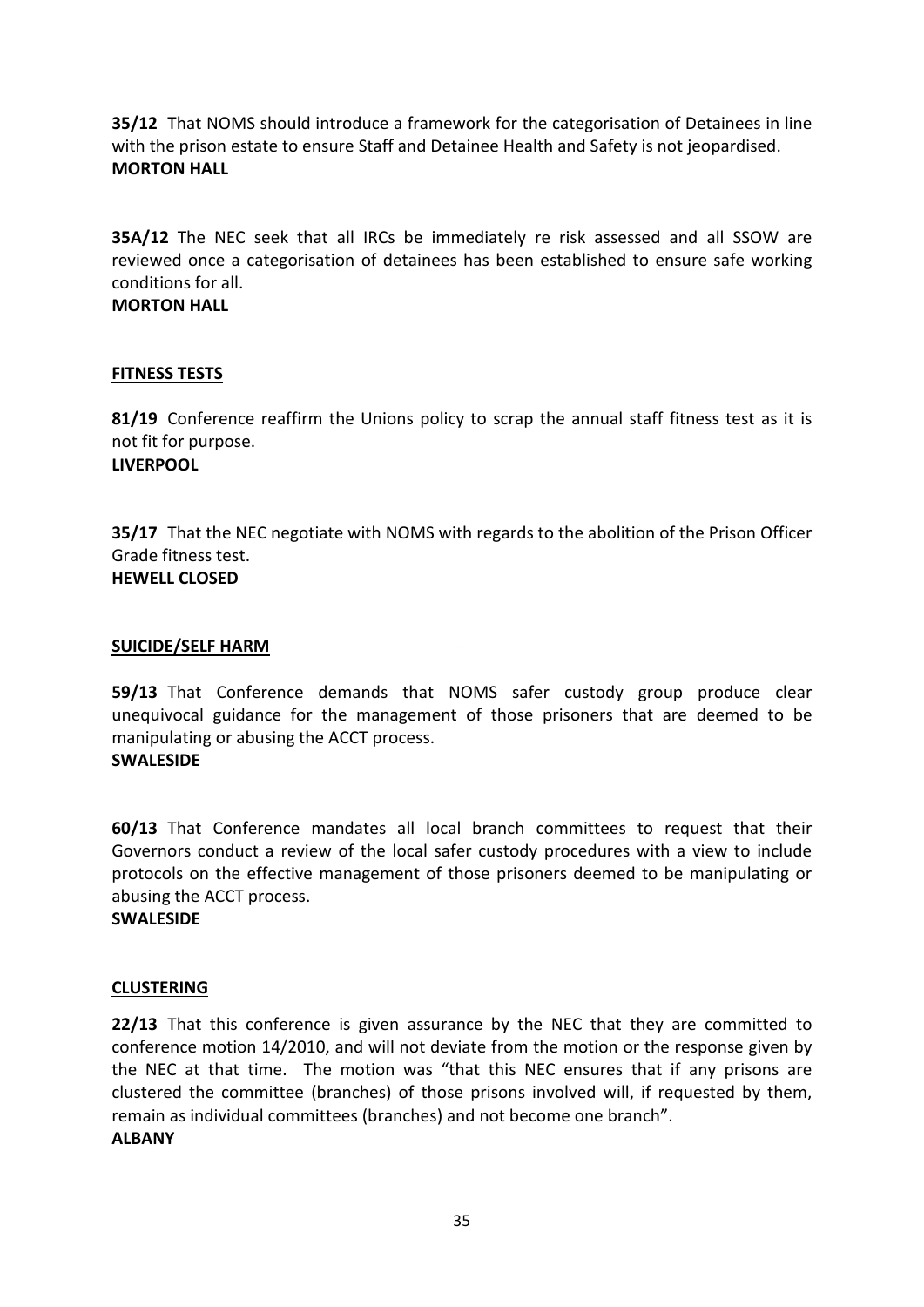# **PRISONER POPULATION/OVERCROWDING**

**33/13** That the NEC liaise with NOMS and ensure that all prisons operate to their CNA and eliminate overcrowding before any more closures are considered. **CHELMSFORD** 

# **CONTRACTING OUT**

**32/14** If NOMS attempt to use a private company to deliver public sector work agreed within the Memorandum of Understanding then this Union will unite and give NOMS a twenty eight day notice period of withdrawal from the document. **SWALESIDE**

# **MARKET TESTING**

**24/15** That Conference mandates the NEC to enter into negotiations with NOMS that when the public sector wins a contract they are on equivalent contract terms in relation to the length of contract in line with the private sector. This will enable the public sector to have the ability to forecast long term, and also provide long term job security for those staff affected by the process.

# **MORTON HALL**

**27/13** That the NEC ascertain from NOMS as to why public sector prisons are subsidising private companies like G4S, by not billing the escort services for late arrivals post cut off time at receiving establishment cost, this should be challenged as a breach of contract. **CHELMSFORD** 

**28/13** We ask that Conference instructs the NEC to enter into negotiation with NOMS to ensure that when a private companies bid for contracts an average of the financial penalties imposed for breaking previous contracts are factored into their bids. **MORTON HALL**

**72/12** That this Union re-affirm the policy of engagement with the Market Test/Competition process.

# **MOORLAND**

**74/12** We call for the NEC to form a Market Test strategy group utilising experiences staff from prisons with the aim of providing advice and guidance for our members to win a future Market Test.

# **HOLME HOUSE**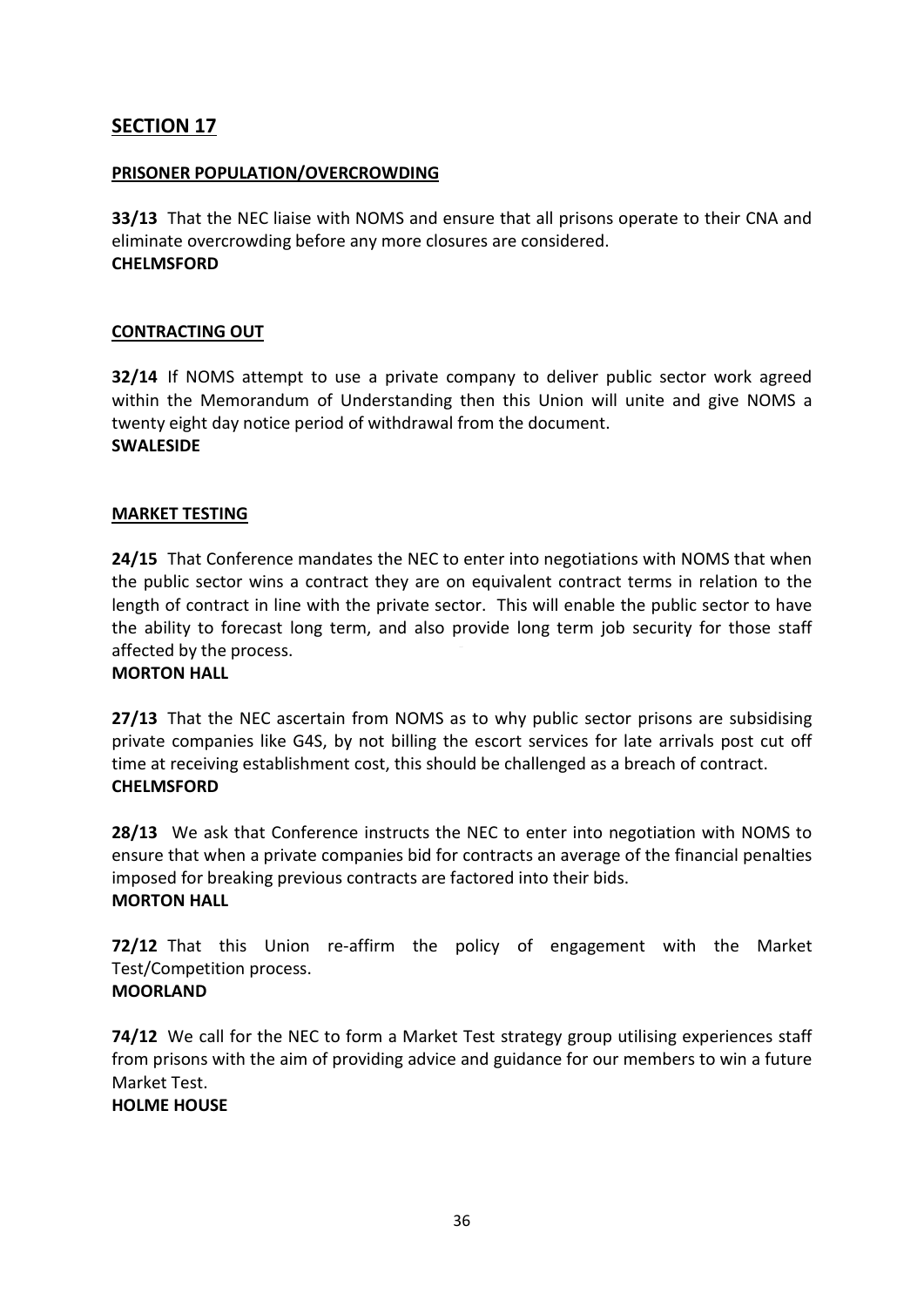# **PRIVATE SECTOR**

**57/19** Conference accept that RMPs have had a positive impact on the Health and Safety of POA members and that this positive impact must be also afforded to our members in the private estate, Conference instruct the NEC to seek the roll out of RMPs in the private estate.

# **SUDBURY**

**21/18** That Conference instruct the NEC to challenge HMPPS and the Government to review the awarding of and existing Prison Service related contracts in order to establish that they are providing value for tax-payers money, whilst maintaining service standards. **HEWELL**

**15/16** That the NEC challenge NOMS and the Government to review the awarding of Prison Service related contracts to private companies in order to establish that they are providing value for taxpayers money and maintenance of standards of service. **HEWELL CLOSED (BLAKENHURST)**

# **MUTUAL AID**

68/12 That the NEC look at the Mutual Aid Agreement with regard to public sector prisons responding to disturbances and providing other support in privately run prisons, to ascertain which are provided at nil cost.

# **CHELMSFORD**

# **COURT ESCORTS**

**20/17** That Conference instructs the NEC to negotiate with NOMS that all establishments have their own cellular vehicle to be paid for out of national budget and not local **LIVERPOOL**

# **TRADE UNION RIGHTS**

# **62C/18 was Emergency Motion 4**

That this Conference mandate the NEC to ballot our OSG colleagues to form a strategy which could ultimately include strike action, this to secure the best pay deal possible for this group of the POA membership. The ballot to comply with current TULcRA legislation. **NEC**

**92/15** Conference instructs the NEC to engage with NOMS and see those staff who had Private Sector Service and transferred to the Public Sector under TUPE, be given Long Service and Good Conduct Awards as all staff were entitled to in the Public Sector. **BIRMINGHAM**